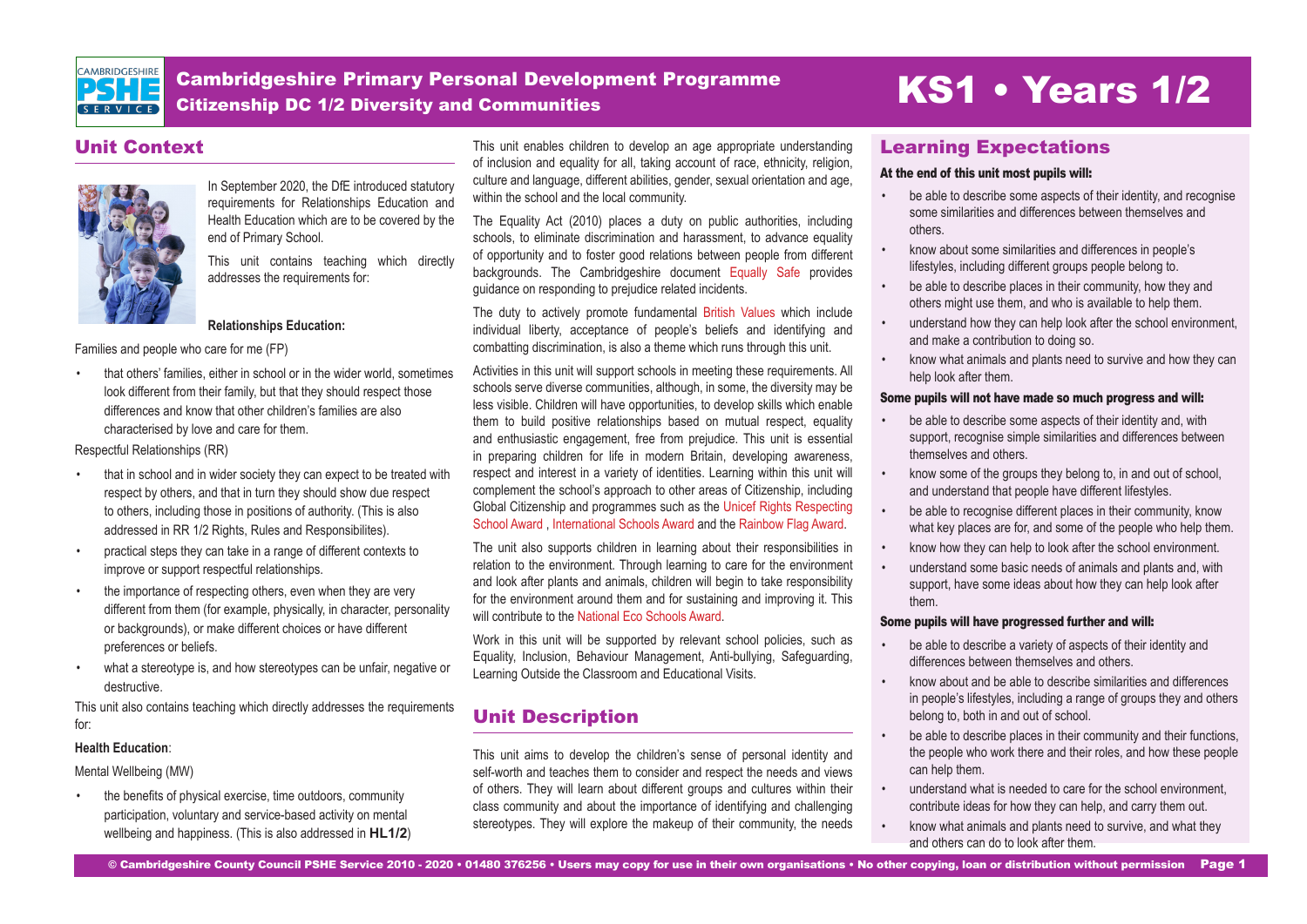of different people within it and the people who help within their roles in the community. They will develop their understanding of the needs of the environment (including the school environment), plants and animals, and also their ability to make a contribution to improving the environment.

## Notes for Staff

Learning within this unit should be complemented by a classroom ethos which supports children in valuing and respecting diversity and developing equal relationships. As the activities in this unit include sharing aspects of personal identity and exploring similarities and differences, it is important to have agreed class ground rules in place and to review and reinforce them before and during this work. These need to include areas such as listening, being kind, and caring for each other. See [TG Ground Rules](https://drive.google.com/drive/folders/1Maq8wD_UHcpeB-yfef7vJGdhbqwRADU4) for further guidance on developing a safe learning environment in this context.

The activities within this unit are intended to promote children's appreciation of and respect for diversity so that all children and their families, whatever their circumstances (e.g. lone parents/carers or same-sex parents/carers), racial identities, or lifestyles (e.g. different cultural backgrounds, traditions or beliefs), are valued and respected. As a teacher, it is important to consider the varying needs of individuals in your class when planning and delivering this unit.

Ensure that you are familiar with and work within the context of your school's policy and procedures in relation to equality, diversity and inclusion when teaching this unit.

## Activities for Recording Assessment

In the statutory requirements the DfE state that 'Schools should have the same high expectations of the quality of pupils' work in these subjects as for other curriculum areas. A strong curriculum will build on the knowledge pupils have previously acquired, including in other subjects, with regular feedback provided on pupil progress…. Teaching should be assessed and assessments used to identify where pupils need extra support or intervention.' The assessment materials provided for this unit (see [Assessment\)](https://drive.google.com/drive/folders/18aZwY5xH0oKnTWEP1Y3isoKAr1cjCjdi?usp=sharing) are an effective way of pupils assessing their own confidence in a range of skills both at the beginning of the unit of work and at the end, thus demonstrating progress. You may also wish to use the unit assessments which enable you to assess individual children against the learning expectations for this unit. **A** at the end of an activity indicates an opportunity for recording assessment. **Activity 3.2** Use the Draw and Write about what they and others do at the weekend to assess the children's ability to identify an example of a difference between their lifestyle and someone else's.

**Activity 10.1** Use the children's drawings of an area of the school, both 'looked after' and 'not looked after', to assess their understanding of what is involved in caring for the school environment.

## Out of School Learning

**Activity 1.3** involves the children in choosing and bringing into school photographs of things they do, and/or places and people that are special to them. This would be best achieved through conversations at home about what is important and special to them that they would like to share with the rest of the class.

Under Learning Objectives 5 - 7, which are to do with the local community, children could be asked to bring from home any information about groups they or their family belong to, and about local places and facilities they use. They may have the opportunity to research this on the internet or in local newspapers or newsletters.

## Sensitive Issues



Sensitive issues to be aware of are marked in the notes column with this symbol.

As in **Notes for Staff** above, be aware of and sensitive to the circumstances of individual children when planning

and delivering this unit. Every child should see themselves and their family reflected back to them in the learning they do at school.

Work within this unit may evoke strong opinions, some of which may come from home, regarding issues raised in areas such as race, culture, religion, sexual orientation, gender identity, ways of looking after the environment and animal welfare. Children may give prejudiced or offensive views about these topics because that is what they have heard from adults. They might not understand that their views are racist/homophobic/biphobic/transphobic or otherwise prejudiced and there will be opportunities to explore why these views are not acceptable. When responding to such views staff should respond to the behaviour rather than labelling the perpetrator. (See [Equally](https://equaliteach.co.uk/wp-content/uploads/2017/08/EQUALLY-SAFE-2015.pdf) [Safe](https://equaliteach.co.uk/wp-content/uploads/2017/08/EQUALLY-SAFE-2015.pdf) for further quidance.) It is important to support children to recognise the views of others and to help them understand that lifestyle choices, views and attitudes will differ among people, but that prejudice, intolerance and racism are always unacceptable.

Throughout these units, children will explore ways to express different aspects of their identity, including their racial and cultural identities. Teachers should accept the ways in which children identify themselves racially and culturally and should avoid imposing labels. In the past, exploration of racial and cultural identities were often avoided, however in light of the learning from the Black Lives Matter movement, this unit talks explicitly about race and culture to enable all children to describe aspects of their identity confidently and learn ways to challenge inequality and to understand privilege.

Part of the scope of this unit is that children understand that there are many family structures. The family structures discussed in this unit will include those represented in the class group. Every family structure which is the lived experience of the children, will be given equal weight and value. There may be families who are concerned about 'how LGBT+' will be discussed and when the topic will be introduced to children. Families with same-sex parents will be discussed alongside those who live with one parent/carer, parents/carers of different sexes, looked after children and children who live in extended family groups. In this way, all children will feel valued and all will see their family situation reflected back. Families who are concerned about the acknowledgement of different family structures might be reassured that no discussion about sexual practice is included. Schools should ensure that parents/carers have the opportunity to explain their concerns and religious views, that they are aware of the school's duties under the Equality Act and that schools must teach about what is legal in our country whilst acknowledging that people have varying views. In the context of same-sex families and trans identities, a child might be able to express, as they get older, their own view, the view of their religion/community, an understanding that other people might think differently and what the law says. E.g *'In my community we don't think people of the same-sex should get married, but I know other people disagree and I respect that. I know the law in our country allows people of the same sex to get married.'*

As with learning in all areas of PSHE, the full effect of lessons about equality and mutual respect will only bear behaviour-changing fruit if children see the values they learn about in PSHE reflected in their school environment, in the literature they read, in the art they emulate and in the adult relationships they see as models. The values reflected in these units must be part of the

whole school ethos in order to be fully effective.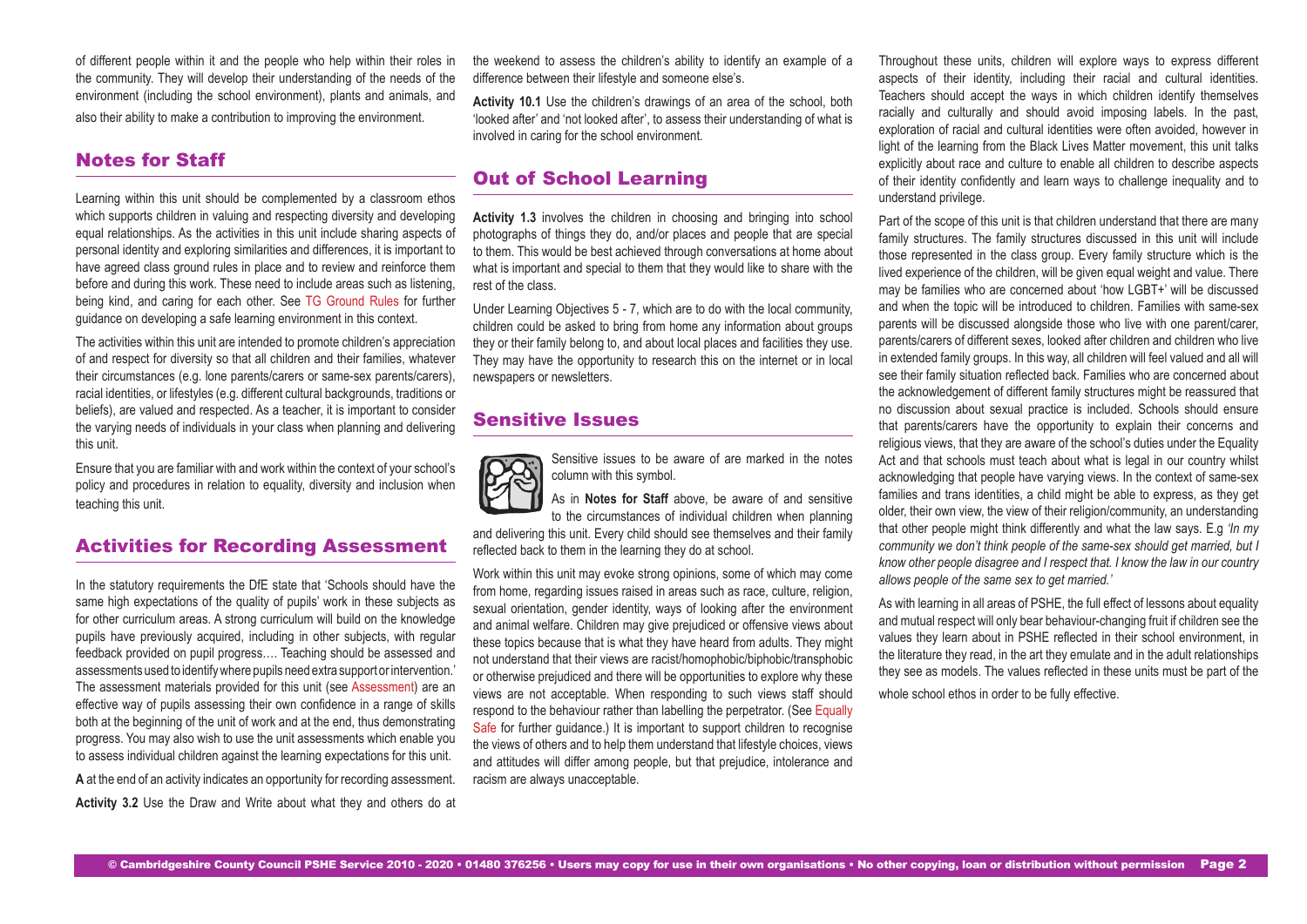## Resources for This Unit

Specific resources for delivering the Teaching Activities in this Unit are referred to in the Points to Note column as appropriate.

Generic resources to support teaching and learning are also referred to in the Points to Note column.

A full list of resources is included at the end of this unit.

Downloadable resources can be accessed using the links in the unit, or via the website<www.pshecambridgeshire.org.uk>

For example: See [TG Classroom Strategies](https://drive.google.com/drive/folders/1Maq8wD_UHcpeB-yfef7vJGdhbqwRADU4) for information on Draw and Write.

## Linked Units

**BB 1/2** Beginning and Belonging **RR 1/2** Rights, Rules and Responsibilities **AB 1/2** Anti-bullying **FF 1/2 Family and Friends** 

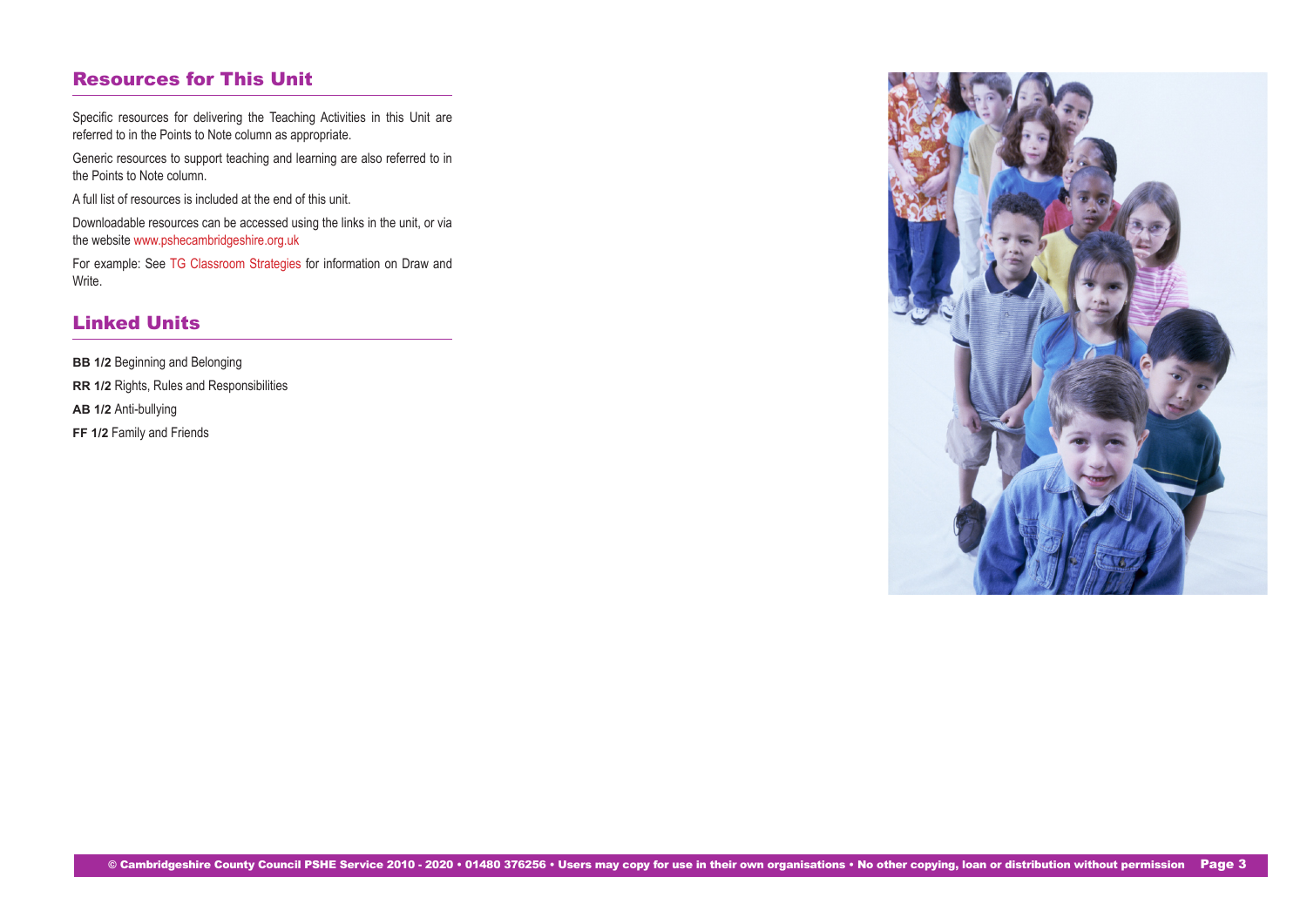# *Contents*

## *[Section A - Exploring my Identity](#page-4-0) 5* **1. [To begin to understand what builds their sense of identity through exploring similarities and differences. \(RR\)](#page-4-0) 2. [To begin to understand that perceptions of gender may limit personal expression and choice. \(RR\)](#page-5-0)** *[Section B - Valuing Difference](#page-7-0) 8* **3. [To express their family's structure, traditions, culture and beliefs and recognise that other families are different. \(FP\)](#page-7-0) 4. [To recognise different groups they belong to and the different backgrounds of people they know. \(RR\)](#page-7-0) 5. [To understand how people might be affected by stereotypes. \(RR\)](#page-8-0)** *[Section C - Exploring my Community 10](#page-9-0)* **6. [To understand what 'my community' means and the benefits of belonging to community groups. \(MW\)](#page-9-0)** 7. [To know about people who help different groups in their community. \(MW\)](#page-10-0) *[Section D - Understanding the Media 13](#page-12-0)* 8. [To begin to understand the role of the media in their local community. \(MW\)](#page-12-0) *[Section E - Caring for the Environment, Animals and Plants 15](#page-13-0)* 9. [To know how to care for animals and plants in their own environment.](#page-13-0) 10. [To know how they can help look after the school environment.](#page-14-0) *[Section F – Processing the Learning 17](#page-16-0)*

11. [To understand what they have learned in this unit and be able to share it.](#page-16-0)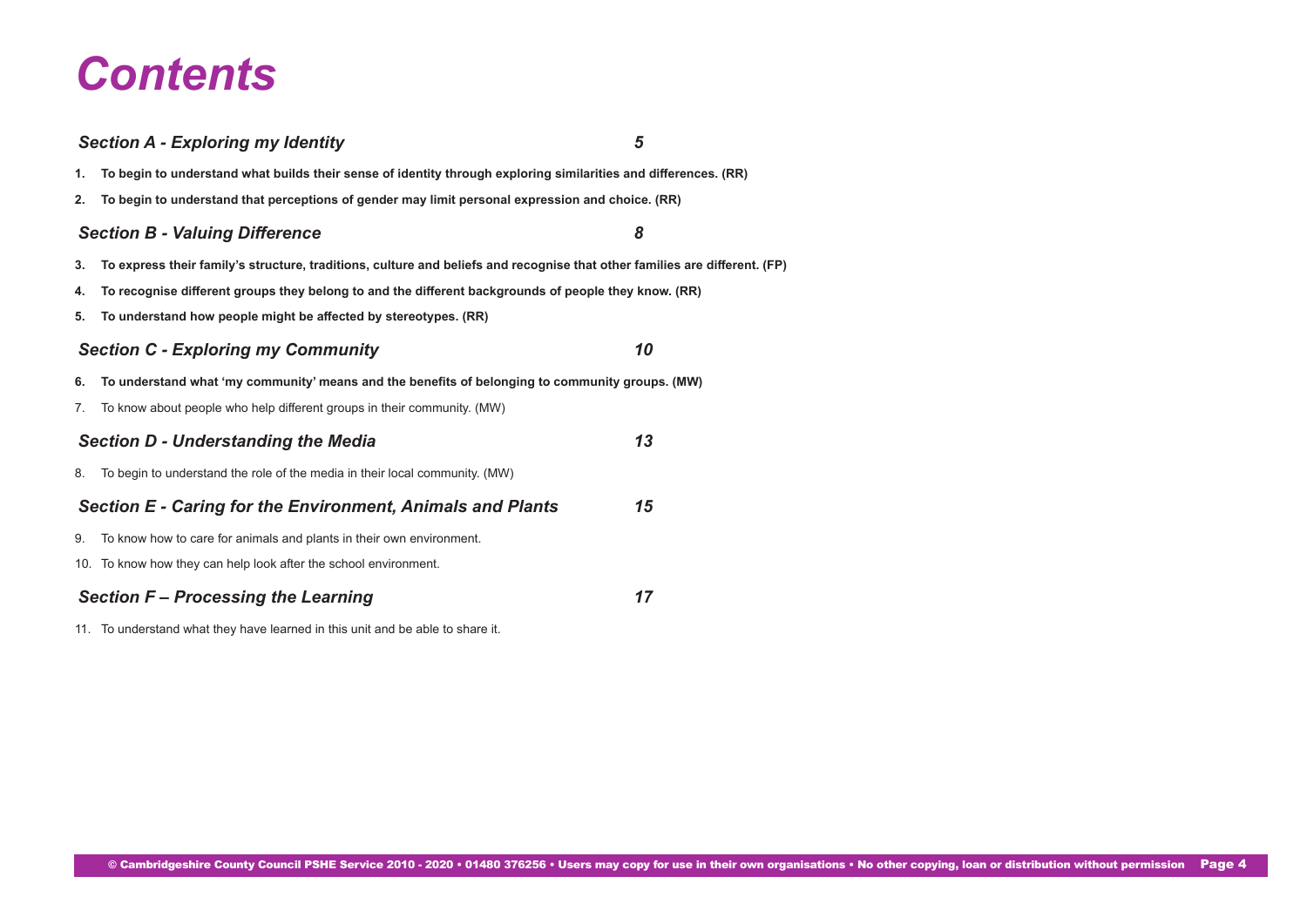<span id="page-4-0"></span>

| <b>Section A - Exploring my Identity</b>                                                                                                                                                                                                                                                                                                                                                                                                                                                                                                                                             |                                                                                                                                                                                                                                                                                                                                                                                               |                                                                                                                                                                                                                                                                                                                                              |
|--------------------------------------------------------------------------------------------------------------------------------------------------------------------------------------------------------------------------------------------------------------------------------------------------------------------------------------------------------------------------------------------------------------------------------------------------------------------------------------------------------------------------------------------------------------------------------------|-----------------------------------------------------------------------------------------------------------------------------------------------------------------------------------------------------------------------------------------------------------------------------------------------------------------------------------------------------------------------------------------------|----------------------------------------------------------------------------------------------------------------------------------------------------------------------------------------------------------------------------------------------------------------------------------------------------------------------------------------------|
| <b>Framework question/s</b>                                                                                                                                                                                                                                                                                                                                                                                                                                                                                                                                                          | What makes me 'me', what makes you 'you'? (RR)                                                                                                                                                                                                                                                                                                                                                |                                                                                                                                                                                                                                                                                                                                              |
| <b>Learning Objective</b>                                                                                                                                                                                                                                                                                                                                                                                                                                                                                                                                                            | 1. To begin to understand what builds their sense of identity through exploring similarities and differences. (RR)                                                                                                                                                                                                                                                                            |                                                                                                                                                                                                                                                                                                                                              |
| <b>Possible Success Criteria</b>                                                                                                                                                                                                                                                                                                                                                                                                                                                                                                                                                     | To be able to:<br>• describe something about my identity<br>say what I have in common with other people and some differences between us<br>• talk about my family and what we like doing together.                                                                                                                                                                                            |                                                                                                                                                                                                                                                                                                                                              |
| <b>Teaching Activities</b>                                                                                                                                                                                                                                                                                                                                                                                                                                                                                                                                                           |                                                                                                                                                                                                                                                                                                                                                                                               | <b>Points to Note</b>                                                                                                                                                                                                                                                                                                                        |
| 1.1 In Circle Time, ask the children, in a round, to complete the sentence stem, My name is  and I like  (something they like<br>to do). Explain that we all have something called our identity, which is what is special about us, and what makes us 'us'. It<br>includes factors such as where we live, our gender, how old we are, what we look like, who is in our family, our religion, what<br>we like to do, what we are good at etc. Everybody's identity is different. We may have some things in common with others, but<br>we are not completely the same as anyone else. |                                                                                                                                                                                                                                                                                                                                                                                               | • Identity may be described as the way each person is and the<br>characteristics that determine this.<br>. Information about Circle Time can be found in TG Circle Time.<br>Different aspects of identity are also explored in units ME 1/2 My<br>Emotions and WT 1/2 Working Together.                                                      |
| 1.2 Read a story, such as Amazing Grace. Ask the children what they have learned about Grace as a person, e.g. she looks<br>about 7, she is a girl, she is black, she has a Mother and a Grandmother, she goes to school, she likes play acting, she loves<br>stories. These are some aspects of Grace's identity. Ask them, in pairs, to share things about their own identity with each<br>other. Then ask each child to introduce their partner and tell the class three things about their partner's identity.                                                                   |                                                                                                                                                                                                                                                                                                                                                                                               | • Refer to Amazing Grace. Alternatively read Luna Loves Library<br>Day.                                                                                                                                                                                                                                                                      |
| Invite the children to draw and label 6 pictures of anybody, anything, anytime and anywhere that is special to them (including<br>1.3<br>a picture of themselves if they choose). In a round, ask them to choose one to share with the rest of the class, saying why it<br>is special to them and what it says about their identity. The pictures can be incorporated into an 'About Me' book or poster for<br>each child. Children can share their books/posters with older buddies or reading partners.                                                                            |                                                                                                                                                                                                                                                                                                                                                                                               | Alternatively, children could bring in objects or photographs of their<br>special things. The pictures can include family holidays, celebrations,<br>homes, trips out, immediate or extended family members etc.<br>• Tell the children to check that their partner is happy with what they<br>are going to share about them with the class. |
| which can be read aloud.                                                                                                                                                                                                                                                                                                                                                                                                                                                                                                                                                             | 1.4 Share My World, Your World with the children, pointing out the repeated structure of two children who do two things<br>differently and then one the same e.g. Ben says 'Hello', Luc says 'Bonjour', but they both say 'he he he' when they are tickled.<br>Ask the children to come up with similarly structured phrases for people in their class. Build these phrases into a prose poem | • Refer to My World, Your World.                                                                                                                                                                                                                                                                                                             |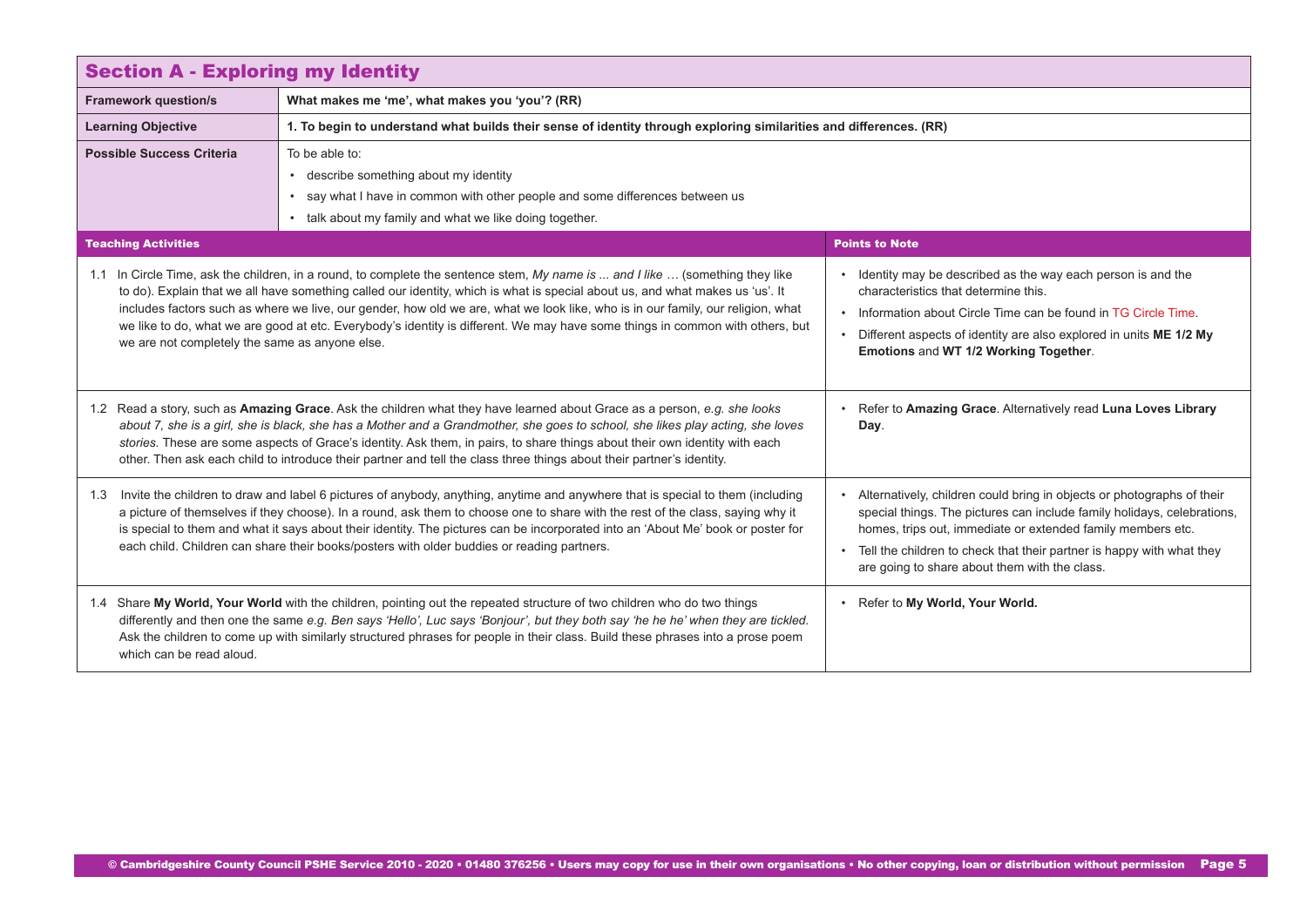<span id="page-5-0"></span>

| <b>Section A - Exploring my Identity Continued</b>                                                                                                                                                                                                                                                                                                               |                                                                                                                                                                                                                                                                                                                                                                                                                                                                                                                                                                                                                                                                                                                                                                                                                                                                                                                                                                                                                                                                                                                                                                |                                                                                                                                                                                                                                                                                                                                                                                                                                                                                                                                                                                                                                                                                                                                                                                                            |
|------------------------------------------------------------------------------------------------------------------------------------------------------------------------------------------------------------------------------------------------------------------------------------------------------------------------------------------------------------------|----------------------------------------------------------------------------------------------------------------------------------------------------------------------------------------------------------------------------------------------------------------------------------------------------------------------------------------------------------------------------------------------------------------------------------------------------------------------------------------------------------------------------------------------------------------------------------------------------------------------------------------------------------------------------------------------------------------------------------------------------------------------------------------------------------------------------------------------------------------------------------------------------------------------------------------------------------------------------------------------------------------------------------------------------------------------------------------------------------------------------------------------------------------|------------------------------------------------------------------------------------------------------------------------------------------------------------------------------------------------------------------------------------------------------------------------------------------------------------------------------------------------------------------------------------------------------------------------------------------------------------------------------------------------------------------------------------------------------------------------------------------------------------------------------------------------------------------------------------------------------------------------------------------------------------------------------------------------------------|
| <b>Framework question/s</b>                                                                                                                                                                                                                                                                                                                                      | Do all boys and all girls like the same things? (RR)                                                                                                                                                                                                                                                                                                                                                                                                                                                                                                                                                                                                                                                                                                                                                                                                                                                                                                                                                                                                                                                                                                           |                                                                                                                                                                                                                                                                                                                                                                                                                                                                                                                                                                                                                                                                                                                                                                                                            |
| <b>Learning Objective</b>                                                                                                                                                                                                                                                                                                                                        | 2. To begin to understand that perceptions of gender may limit personal expression and choice. (RR)                                                                                                                                                                                                                                                                                                                                                                                                                                                                                                                                                                                                                                                                                                                                                                                                                                                                                                                                                                                                                                                            |                                                                                                                                                                                                                                                                                                                                                                                                                                                                                                                                                                                                                                                                                                                                                                                                            |
| <b>Possible Success Criteria</b>                                                                                                                                                                                                                                                                                                                                 | To be able to:<br>• describe games or toys that I like<br>• understand that both boys and girls may enjoy the same activities<br>• recognise that people sometimes have limited views of what boys and girls like<br>• understand that men and women do a range of jobs.                                                                                                                                                                                                                                                                                                                                                                                                                                                                                                                                                                                                                                                                                                                                                                                                                                                                                       |                                                                                                                                                                                                                                                                                                                                                                                                                                                                                                                                                                                                                                                                                                                                                                                                            |
| <b>Teaching Activities</b>                                                                                                                                                                                                                                                                                                                                       |                                                                                                                                                                                                                                                                                                                                                                                                                                                                                                                                                                                                                                                                                                                                                                                                                                                                                                                                                                                                                                                                                                                                                                | <b>Points to Note</b>                                                                                                                                                                                                                                                                                                                                                                                                                                                                                                                                                                                                                                                                                                                                                                                      |
| these.                                                                                                                                                                                                                                                                                                                                                           | 2.1 In Circle Time, ask the children to complete the sentence stem, My favourite game or toy is Keep a record of                                                                                                                                                                                                                                                                                                                                                                                                                                                                                                                                                                                                                                                                                                                                                                                                                                                                                                                                                                                                                                               | • Information about Circle Time can be found in TG Circle Time.                                                                                                                                                                                                                                                                                                                                                                                                                                                                                                                                                                                                                                                                                                                                            |
| make a birthday card for their friend choose?                                                                                                                                                                                                                                                                                                                    | 2.2 Show the children a collection of toys e.g. soft toy, animal, doll, construction toy, colouring book, craft kit, push-<br>along vehicle, dinosaur figure, pack of colouring pencils. Ask the children to talk to a partner about what sort of<br>person would like each toy. Take each toy in turn and ask children to feed back the results of their conversation.<br>It is likely that some/most of the children will assume a gender for the person who would like each toy. If they do,<br>note these down. Once all the toys have been discussed ask questions about the likes and dislikes of the people<br>who might choose the toys e.g. Which toy would someone who wanted something to snuggle up with choose?<br>Which toy would someone who like using their imagination choose? Which toy would someone who wanted to<br>Compare the class's first answers to those they gave you about the likes and dislikes of children. Ask the class<br>if there are rules about which toys girls and boys should play with? If the children present you with stereotypical<br>answers, offer them a specific example which goes against the stereotype. | Try to avoid choosing toys which have stereotypically male or female colours. You<br>could show pictures of toys instead of the actual toys.<br>• You may choose to introduce and explain in a simple way the concept of<br>stereotyping here.<br>Proving that stereotypes do not work is best done with concrete examples E.g. If<br>$\bullet$<br>a child says 'Only girls like pink.' The adult might reply 'Anyone can like pink. My<br>dad has got three pink shirts.' If a child says 'Boys don't like playing dressing up.'<br>The adult might reply 'Anyone can like dressing up. My son has got a whole box<br>of dressing up.' Examples of real people, rather than generalisations (e.g. Boys<br>can like dressing up/pink too), are more effective at breaking down stereotyped<br>perceptions. |
| 2.3 Read Toby's Dollhouse and discuss how the expectations of adults sometimes affect what they choose for<br>children. Ask the children if they know of anyone who may have had similar experiences to Toby's. If they want to<br>talk about their own experiences, ensure they don't name people, but instead use a phrase like "Someone in my<br>family said" |                                                                                                                                                                                                                                                                                                                                                                                                                                                                                                                                                                                                                                                                                                                                                                                                                                                                                                                                                                                                                                                                                                                                                                | Refer to Toby's Doll's House. Alternatively Katie Morag and the Dancing Class<br>(Katie Morag is also available as a TV programme. www.dailymotion.com/video/<br>x6lcvdw You will need to login.) Dogs Don't Do Ballet and William's Doll also<br>address the way that stereotypes and other people's perceptions affect children<br>and their aspirations.                                                                                                                                                                                                                                                                                                                                                                                                                                                |
|                                                                                                                                                                                                                                                                                                                                                                  | 2.4 Collect pictures of children doing a variety of different activities e.g swimming, art, dancing, climbing trees,<br>camping, playing football. Ask the children to sort these into pictures with boys, pictures with girls and pictures<br>with both boys and girls. As a class, look at the sorted groups and list the activities being carried out in each one.<br>Are there some activities which are in all three groups? Are there some activities which are just in one group?<br>Everyone can choose to participate in the same activities depending on their interests (e.g. because they are<br>capable of having the same knowledge, understanding and skills and enjoy doing the same things).                                                                                                                                                                                                                                                                                                                                                                                                                                                  | The pictures you choose will affect the learning point. You are not trying to<br>reinforce stereotypes here by restating them, but to build children's belief that<br>everyone can choose activities which interest them. They should not fear the<br>stereotypical views of others, which will reduce their choices.<br>• You might use the mantra 'Stereotypes stop people being themselves.'                                                                                                                                                                                                                                                                                                                                                                                                            |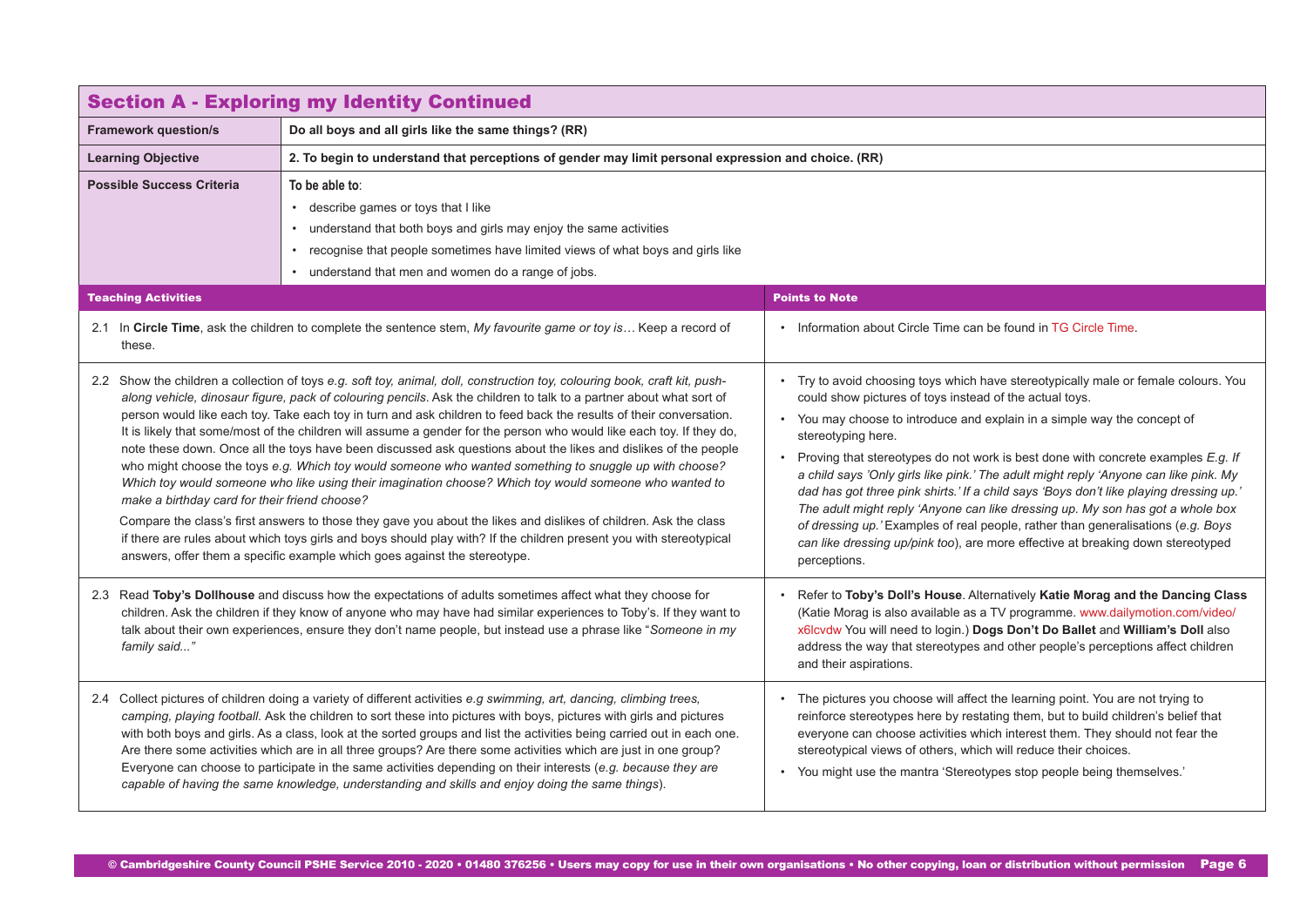| <b>Section A - Exploring my Identity Continued</b>                                                                                                                                                                                                                                                                                                                                                                                                         |                                                                                                                                                                                                              |                         |
|------------------------------------------------------------------------------------------------------------------------------------------------------------------------------------------------------------------------------------------------------------------------------------------------------------------------------------------------------------------------------------------------------------------------------------------------------------|--------------------------------------------------------------------------------------------------------------------------------------------------------------------------------------------------------------|-------------------------|
| <b>Framework question/s</b>                                                                                                                                                                                                                                                                                                                                                                                                                                | Do all boys and all girls like the same things? (RR)                                                                                                                                                         |                         |
| <b>Learning Objective</b>                                                                                                                                                                                                                                                                                                                                                                                                                                  | 2. To begin to understand that perceptions of gender may limit personal expression and choice. (RR)                                                                                                          |                         |
| <b>Possible Success Criteria</b>                                                                                                                                                                                                                                                                                                                                                                                                                           | To be able to:<br>describe games or toys that I like<br>understand that both boys and girls may enjoy the same activities<br>recognise that people sometimes have limited views of what boys and girls like. |                         |
| <b>Teaching Activities</b><br><b>Points to Note</b>                                                                                                                                                                                                                                                                                                                                                                                                        |                                                                                                                                                                                                              |                         |
| Return to Amazing Grace. Talk about how other children tell her that she can't be Peter Pan because she is a girl and<br>2.5<br>because she is black, and discuss with the children how she overcomes these views. Ask the children if they have ever been<br>told that they cannot do something because of who they are, and to share about it if they are happy to. Ask them to consider<br>whether they think this was the right or wrong view and why. |                                                                                                                                                                                                              | Refer to Amazing Grace. |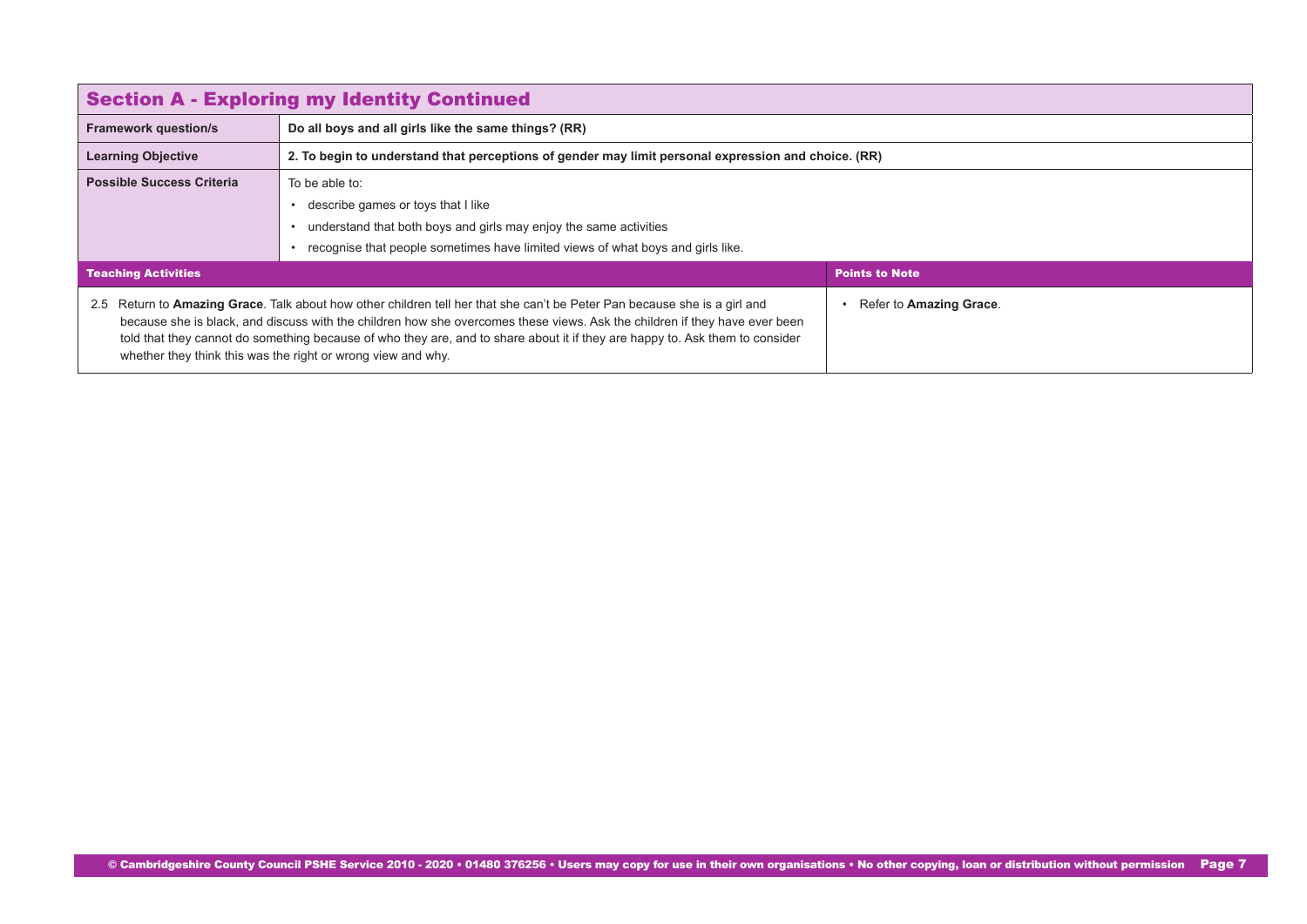<span id="page-7-0"></span>

| <b>Section B - Valuing Difference</b>                                                                                                                                                                                                                                                                                                                                                                                                                                                                                                                                                                                                                                                                                                                                                                        |                                                                                                                                                                                                                    |                                                                                                                                                                                                                                                                                                                                                                             |
|--------------------------------------------------------------------------------------------------------------------------------------------------------------------------------------------------------------------------------------------------------------------------------------------------------------------------------------------------------------------------------------------------------------------------------------------------------------------------------------------------------------------------------------------------------------------------------------------------------------------------------------------------------------------------------------------------------------------------------------------------------------------------------------------------------------|--------------------------------------------------------------------------------------------------------------------------------------------------------------------------------------------------------------------|-----------------------------------------------------------------------------------------------------------------------------------------------------------------------------------------------------------------------------------------------------------------------------------------------------------------------------------------------------------------------------|
| <b>Framework question/s</b>                                                                                                                                                                                                                                                                                                                                                                                                                                                                                                                                                                                                                                                                                                                                                                                  | What is my family like and how are other families different? (FP)                                                                                                                                                  |                                                                                                                                                                                                                                                                                                                                                                             |
| <b>Learning Objective</b>                                                                                                                                                                                                                                                                                                                                                                                                                                                                                                                                                                                                                                                                                                                                                                                    | 3. To express their family's structure, traditions, culture and beliefs and recognise that other families are different. (FP)                                                                                      |                                                                                                                                                                                                                                                                                                                                                                             |
| <b>Possible Success Criteria</b>                                                                                                                                                                                                                                                                                                                                                                                                                                                                                                                                                                                                                                                                                                                                                                             | To be able to:<br>• share with others some of what my family and I do at home<br>• understand what other children do at home that is different<br>• know about some different places of worship that people visit. |                                                                                                                                                                                                                                                                                                                                                                             |
| <b>Teaching Activities</b>                                                                                                                                                                                                                                                                                                                                                                                                                                                                                                                                                                                                                                                                                                                                                                                   |                                                                                                                                                                                                                    | <b>Points to Note</b>                                                                                                                                                                                                                                                                                                                                                       |
| 3.1 Talk with the children about which days make up 'the weekend', and give a few examples of things they might do at the<br>weekend, or which you like to do. Ask them to share, in a round, one thing their family does at the weekend. You might<br>challenge the children to think of something no one else has said yet. Children could share further details about their<br>weekends, through a 'draw and write' activity. Invite sharing and discussion about the way they live their lives, and what<br>weekend.<br>people in their families do together. In Circle Time, play 'Change places if' using different activities that children have<br>described doing at the weekend to show the similarities and differences.<br>Strategies.<br>• For information about Circle Time see TG Circle Time |                                                                                                                                                                                                                    | • Some children may choose to share examples of religious worship<br>- this is an opportunity for them to understand that some people<br>and families have a faith, and may visit a place of worship at the<br>• The Draw and Write approach is described in the TG Classroom                                                                                               |
| 3.2 Ask the children to choose one weekend activity. On an A4 sheet of paper, folded in quarters, ask them to draw and label a<br>picture of their chosen activity. In two of the other quarters, they should draw something they have heard other people talk<br>about that is very different from them. In the final quarter, they draw about something that lots of people like to do at the<br>weekend e.g. I go shopping with my mum on Saturday, X goes to synagogue with her family and Y goes with his brother to<br>rugby training. But lots of us A                                                                                                                                                                                                                                                |                                                                                                                                                                                                                    | • You could prompt the children to talk about places of worship with<br>questions such as 'Does anybody go to a synagogue, mosque,<br>church, gurdwara etc?' A book such as All Kinds of Beliefs will<br>provide illustrations of a range of faiths if the children do not offer a<br>variety of examples.<br>There are opportunities to link with your RE curriculum here. |
| Framework question/s                                                                                                                                                                                                                                                                                                                                                                                                                                                                                                                                                                                                                                                                                                                                                                                         | What different groups do we belong to? (RR)                                                                                                                                                                        |                                                                                                                                                                                                                                                                                                                                                                             |
| <b>Learning Objective</b>                                                                                                                                                                                                                                                                                                                                                                                                                                                                                                                                                                                                                                                                                                                                                                                    | 4. To recognise different groups they belong to and the different backgrounds of people they know (RR)                                                                                                             |                                                                                                                                                                                                                                                                                                                                                                             |
| Possible Success Criteria                                                                                                                                                                                                                                                                                                                                                                                                                                                                                                                                                                                                                                                                                                                                                                                    | To be able to:<br>• talk about different groups I belong to, in and out of school<br>• know some of the different groups that people in my class belong to.                                                        |                                                                                                                                                                                                                                                                                                                                                                             |
| <b>Teaching Activities</b>                                                                                                                                                                                                                                                                                                                                                                                                                                                                                                                                                                                                                                                                                                                                                                                   |                                                                                                                                                                                                                    | <b>Points to Note</b>                                                                                                                                                                                                                                                                                                                                                       |
| 4.1 Continuing from these discussions, make a class list of different groups the children belong to. These can relate to ethnicity,<br>religion, interests, language, school etc. Make a display of drawings and writing about groups that children in the class belong<br>to. This can be displayed in four big concentric circles - at the centre write 'Me' or 'Us', the next circle is class based groups,<br>then school based groups, then community based groups.                                                                                                                                                                                                                                                                                                                                     |                                                                                                                                                                                                                    | • Children could also complete their own individual diagram of groups<br>they belong to, which could include family groups as well as school<br>and community based groups. They could then share these with<br>other children in the class, identifying similarities and differences.                                                                                      |
| 4.2 Through discussion, point out that there may be some groups that only one person in the class belongs to, some that a few<br>children belong to, and some that many children belong to. During the discussions, encourage the children to share and<br>compare what the groups do.                                                                                                                                                                                                                                                                                                                                                                                                                                                                                                                       |                                                                                                                                                                                                                    |                                                                                                                                                                                                                                                                                                                                                                             |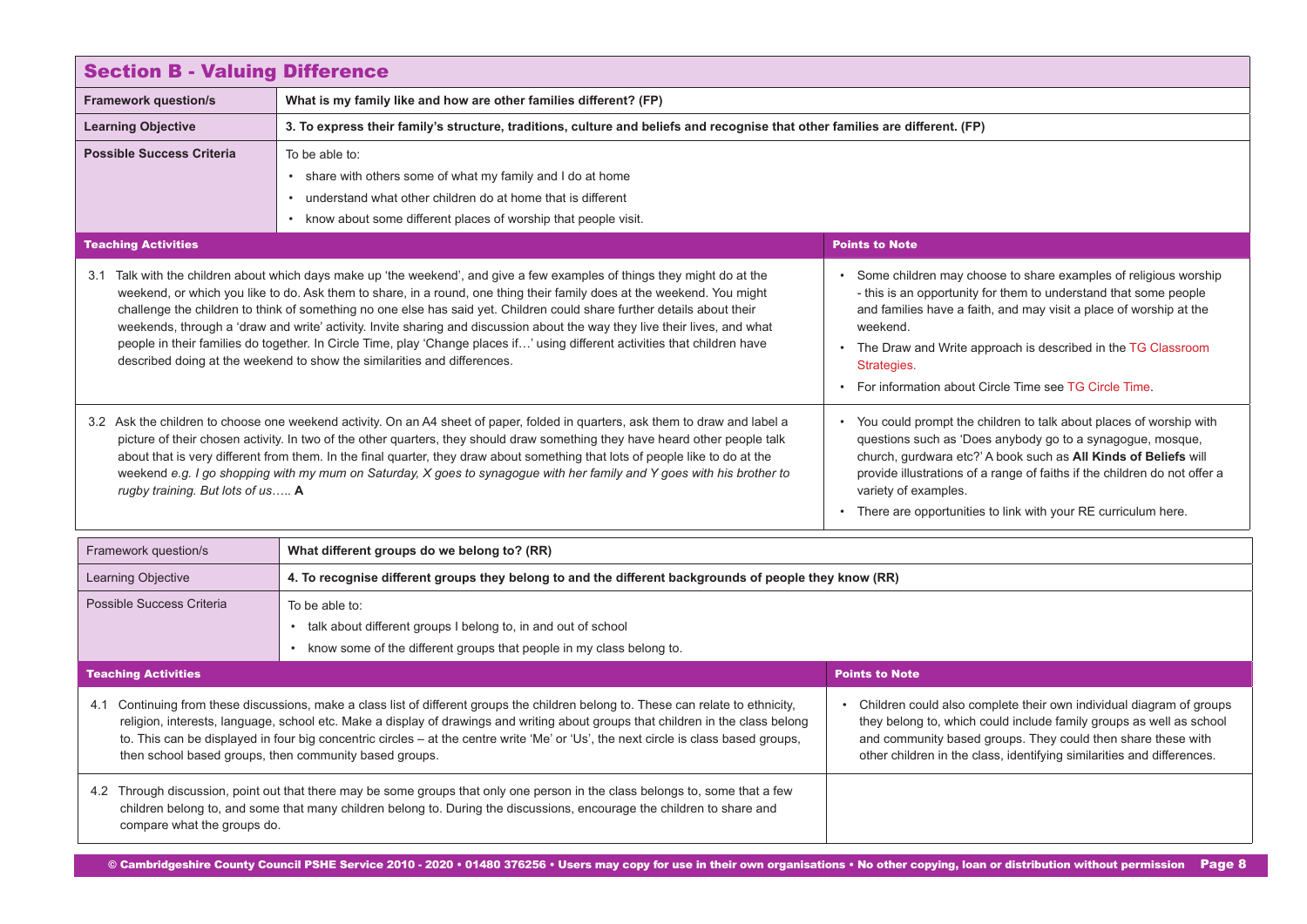<span id="page-8-0"></span>

| <b>Section B - Valuing Difference Continued</b>                                                                                                                                                                                                                                                                                                                                                                                                                                                                                                                                                                                                                                                                                        |                                                                                                                                                                                                                                                                                                                                                                                                                                                                                                                                                                                                                                                                                                                                                                                                                                                                                                                                                                                                                                                                                                                                                                                                                                                                                                                                                                                                                                                |                                                                                                                                                                                                       |
|----------------------------------------------------------------------------------------------------------------------------------------------------------------------------------------------------------------------------------------------------------------------------------------------------------------------------------------------------------------------------------------------------------------------------------------------------------------------------------------------------------------------------------------------------------------------------------------------------------------------------------------------------------------------------------------------------------------------------------------|------------------------------------------------------------------------------------------------------------------------------------------------------------------------------------------------------------------------------------------------------------------------------------------------------------------------------------------------------------------------------------------------------------------------------------------------------------------------------------------------------------------------------------------------------------------------------------------------------------------------------------------------------------------------------------------------------------------------------------------------------------------------------------------------------------------------------------------------------------------------------------------------------------------------------------------------------------------------------------------------------------------------------------------------------------------------------------------------------------------------------------------------------------------------------------------------------------------------------------------------------------------------------------------------------------------------------------------------------------------------------------------------------------------------------------------------|-------------------------------------------------------------------------------------------------------------------------------------------------------------------------------------------------------|
| <b>Framework question/s</b>                                                                                                                                                                                                                                                                                                                                                                                                                                                                                                                                                                                                                                                                                                            | What is a stereotype and can I give some examples? (RR)                                                                                                                                                                                                                                                                                                                                                                                                                                                                                                                                                                                                                                                                                                                                                                                                                                                                                                                                                                                                                                                                                                                                                                                                                                                                                                                                                                                        |                                                                                                                                                                                                       |
| <b>Learning Objective</b>                                                                                                                                                                                                                                                                                                                                                                                                                                                                                                                                                                                                                                                                                                              | 5. To understand how people might be affected by stereotypes. (RR)                                                                                                                                                                                                                                                                                                                                                                                                                                                                                                                                                                                                                                                                                                                                                                                                                                                                                                                                                                                                                                                                                                                                                                                                                                                                                                                                                                             |                                                                                                                                                                                                       |
| <b>Possible Success Criteria</b>                                                                                                                                                                                                                                                                                                                                                                                                                                                                                                                                                                                                                                                                                                       | To be able to:<br>• identify some stereotypes about people who do different jobs<br>• explain how stereotypes about jobs might affect ambitions.                                                                                                                                                                                                                                                                                                                                                                                                                                                                                                                                                                                                                                                                                                                                                                                                                                                                                                                                                                                                                                                                                                                                                                                                                                                                                               |                                                                                                                                                                                                       |
| <b>Teaching Activities</b>                                                                                                                                                                                                                                                                                                                                                                                                                                                                                                                                                                                                                                                                                                             |                                                                                                                                                                                                                                                                                                                                                                                                                                                                                                                                                                                                                                                                                                                                                                                                                                                                                                                                                                                                                                                                                                                                                                                                                                                                                                                                                                                                                                                | <b>Points to Note</b>                                                                                                                                                                                 |
|                                                                                                                                                                                                                                                                                                                                                                                                                                                                                                                                                                                                                                                                                                                                        | 5.1 Give each child paper and pencils. Explain that they are going to draw people who do different jobs. They can give the person<br>a name and draw things they use for their jobs next to the person. First, ask them to draw a firefighter, then a surgeon and<br>then a fighter pilot. Be careful throughout the drawing not to give any hint of approval about issues relating to stereotypes.<br>Just comment on the concentration levels and the quality of the drawing. Once all the children have drawn each person,<br>explain that another class did exactly the same activity they have done and that you are going to watch what happened.<br>Watch the Redraw the Balance film. Ask the children for their reflections on the reactions of the children when they saw that<br>the 3 people were women. Collect feelings words. Then consider the feelings of the three women. How would they have felt<br>when they heard that most of the children assumed men did their jobs? Finally, count up the pictures the children in your class<br>drew and give the male versus female total. Discuss that if children their age think a job is done by either men or women it<br>affects their thinking about what they might aspire to later in life. Explain that thinking certain jobs are done by women and<br>others by men is called stereotyping. Stereotypes can stop people being themselves and following their interests. | • Redraw the Balance Film.<br>• You may have people in your school community who jobs are<br>a-stereotypical. They may be able to support you here.                                                   |
| 5.2 Read Rosie Revere, Engineer with the children. Discuss Rosie's dream and when she stopped believing she could really be<br>an engineer? Ask about the effect that one person (Great-Great-Aunt Rose) believing in Rosie and taking her seriously had on<br>her belief in herself. Ask the children to think of something they would like to be or something they would like to be able to do<br>(not necessarily for an adult job). Ask them to talk in pairs about what they might need to do to achieve their goal. Then ask<br>them what they would say to their partner if their partner was finding it difficult to believe they could reach their goal. E.g. Keep<br>on practising, You'll get it soon, or I believe in you. |                                                                                                                                                                                                                                                                                                                                                                                                                                                                                                                                                                                                                                                                                                                                                                                                                                                                                                                                                                                                                                                                                                                                                                                                                                                                                                                                                                                                                                                | • Refer to Rosie Revere, Engineer or Ada Twist Scientist.<br>• Listen to Benjamin Zephaniah's short poem Who's Who.<br>• Further work on goal setting can be found in unit WT1/2 Working<br>Together. |
| person because                                                                                                                                                                                                                                                                                                                                                                                                                                                                                                                                                                                                                                                                                                                         | 5.3 Ask the children to draw a granny or a grandpa. Ask the children to label their drawing if they can, or tell you about it. Note any<br>stereotypes of grandparents and explore where these stereotypes come from. Do they come from fairy stories, books or real<br>life? Ask the children to explain whether older people they know (perhaps their own grandparents) fit these stereotypes. Read<br>a book together which busts some stereotypes about older people. Read Encyclopaedia of Grannies or The Truth about<br>Old People with the children. In Circle Time, ask the children to complete the sentence stem I like spending time with an older                                                                                                                                                                                                                                                                                                                                                                                                                                                                                                                                                                                                                                                                                                                                                                                 | • Refer to Encyclopaedia of Grannies, The Truth about Old People<br>or Katie Morag and the Two Grandmothers.<br>. Information about Circle Time can be found in TG Circle Time.                       |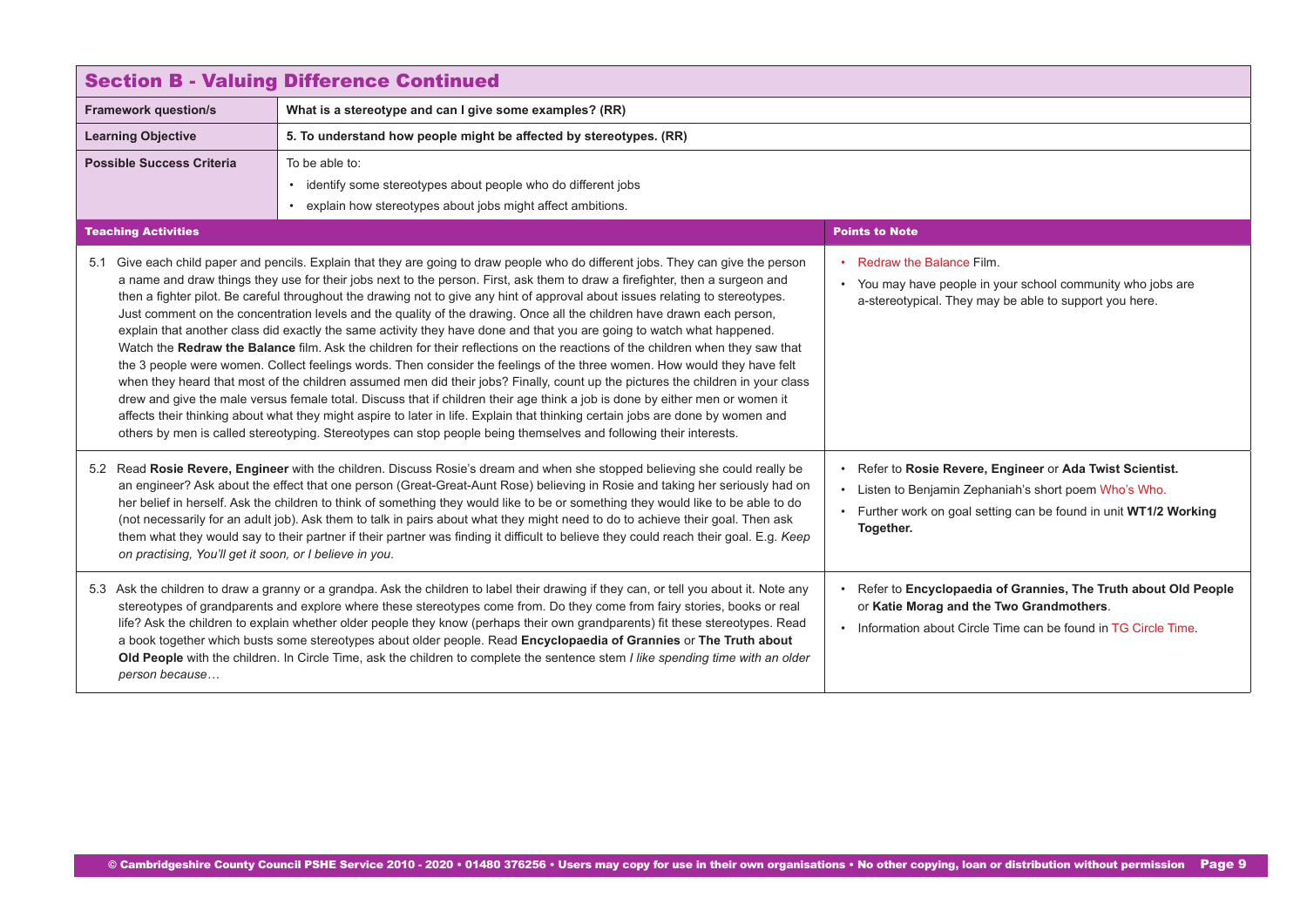<span id="page-9-0"></span>

|                                                                                                                                                                                                                                                                                                                                                                                                                               | <b>Section C - Exploring My Community</b>                                                                                                                                                                                                                                                                                                                                                                                                                                                                                                                                                                                                                           |                                                                                                                                                                                                                                                                                                                                                                                                                                                                                                                                                                                 |  |
|-------------------------------------------------------------------------------------------------------------------------------------------------------------------------------------------------------------------------------------------------------------------------------------------------------------------------------------------------------------------------------------------------------------------------------|---------------------------------------------------------------------------------------------------------------------------------------------------------------------------------------------------------------------------------------------------------------------------------------------------------------------------------------------------------------------------------------------------------------------------------------------------------------------------------------------------------------------------------------------------------------------------------------------------------------------------------------------------------------------|---------------------------------------------------------------------------------------------------------------------------------------------------------------------------------------------------------------------------------------------------------------------------------------------------------------------------------------------------------------------------------------------------------------------------------------------------------------------------------------------------------------------------------------------------------------------------------|--|
| <b>Framework question/s</b>                                                                                                                                                                                                                                                                                                                                                                                                   | Who helps people in my locality and what help do they need? (MW)                                                                                                                                                                                                                                                                                                                                                                                                                                                                                                                                                                                                    |                                                                                                                                                                                                                                                                                                                                                                                                                                                                                                                                                                                 |  |
| <b>Learning Objective</b>                                                                                                                                                                                                                                                                                                                                                                                                     | 6. To know about people who help different groups in their community. (MW)                                                                                                                                                                                                                                                                                                                                                                                                                                                                                                                                                                                          |                                                                                                                                                                                                                                                                                                                                                                                                                                                                                                                                                                                 |  |
| <b>Possible Success Criteria</b>                                                                                                                                                                                                                                                                                                                                                                                              | To be able to:                                                                                                                                                                                                                                                                                                                                                                                                                                                                                                                                                                                                                                                      |                                                                                                                                                                                                                                                                                                                                                                                                                                                                                                                                                                                 |  |
|                                                                                                                                                                                                                                                                                                                                                                                                                               | • know the jobs of some people who help in the community                                                                                                                                                                                                                                                                                                                                                                                                                                                                                                                                                                                                            |                                                                                                                                                                                                                                                                                                                                                                                                                                                                                                                                                                                 |  |
|                                                                                                                                                                                                                                                                                                                                                                                                                               | • describe different roles these people carry out                                                                                                                                                                                                                                                                                                                                                                                                                                                                                                                                                                                                                   |                                                                                                                                                                                                                                                                                                                                                                                                                                                                                                                                                                                 |  |
|                                                                                                                                                                                                                                                                                                                                                                                                                               | • understand that these people help a range of different people.                                                                                                                                                                                                                                                                                                                                                                                                                                                                                                                                                                                                    |                                                                                                                                                                                                                                                                                                                                                                                                                                                                                                                                                                                 |  |
| <b>Teaching Activities</b>                                                                                                                                                                                                                                                                                                                                                                                                    |                                                                                                                                                                                                                                                                                                                                                                                                                                                                                                                                                                                                                                                                     | <b>Points to Note</b>                                                                                                                                                                                                                                                                                                                                                                                                                                                                                                                                                           |  |
| doctor, nurse, shopkeeper, swimming coach etc.                                                                                                                                                                                                                                                                                                                                                                                | 6.1 In Circle Time, ask the children to talk to the person next to them and think of anyone that helps them. As a class complete<br>the sentence stem  helps me to , e.g. My teacher helps me to read; a paramedic will help me if I'm knocked over. As the<br>children make suggestions, write the title of each person on a board. Ask the children to volunteer to come to the board and<br>put a circle around each type of person who is not one of their 'special people', but who still helps them. Emphasise that some<br>people will help us even if they don't know us. The list might contain some of the following: police, crossing patrol, paramedic, | • For information about Circle Time see TG Circle Time.<br>• This links with cross curricular work on 'People who help us'.<br>• Make links here too with work developed previously on Networks of<br>Support (introduced in unit BB 1/2 Beginning and Belonging), and<br>with personal safety guidance about asking for help (unit PS 1/2<br>Personal Safety).<br>• Networks of Support are explained in the TG Personal Safety.<br>• 'Special People' are explored in unit FF 1/2 My Family and Friends.<br>• You may need to explain certain roles, for example a paramedic. |  |
| 6.2 In groups, invite the children to take it in turns to choose one person from the list and mime to the rest of the group what that<br>person does. The other children have to guess what the person's job or role is.                                                                                                                                                                                                      |                                                                                                                                                                                                                                                                                                                                                                                                                                                                                                                                                                                                                                                                     |                                                                                                                                                                                                                                                                                                                                                                                                                                                                                                                                                                                 |  |
| 6.3 Ask the children to select a person from the list of those who help them. This person must not be one of their 'special people'.<br>Ask them to draw a picture of that person, and to add notes or drawings to show the ways that person helps different groups<br>covered in unit MSR 1/2 Managing Safety and Risk.<br>of people in their community e.g. children, babies, elderly people, people who have a disability. |                                                                                                                                                                                                                                                                                                                                                                                                                                                                                                                                                                                                                                                                     | • People in the community who may help keep us safer are also                                                                                                                                                                                                                                                                                                                                                                                                                                                                                                                   |  |
|                                                                                                                                                                                                                                                                                                                                                                                                                               | 6.4 Mix the children into small groups. Give each group a picture of a different person, e.g. child (different ages), teenagers,<br>mother and baby, adult man/woman, elderly man/woman, disabled man/woman. Invite each group to make a list or drawings<br>about the needs of that person (safety, education, medical care, emergency help, social events). Then ask them to think<br>about the people who might help each group. Are there some people who help everyone? Are there some people who have<br>specialist jobs where the focus is on just some of the groups?                                                                                       | • Activities for Group Mixing can be found in the TG Discussion<br>Strategies.                                                                                                                                                                                                                                                                                                                                                                                                                                                                                                  |  |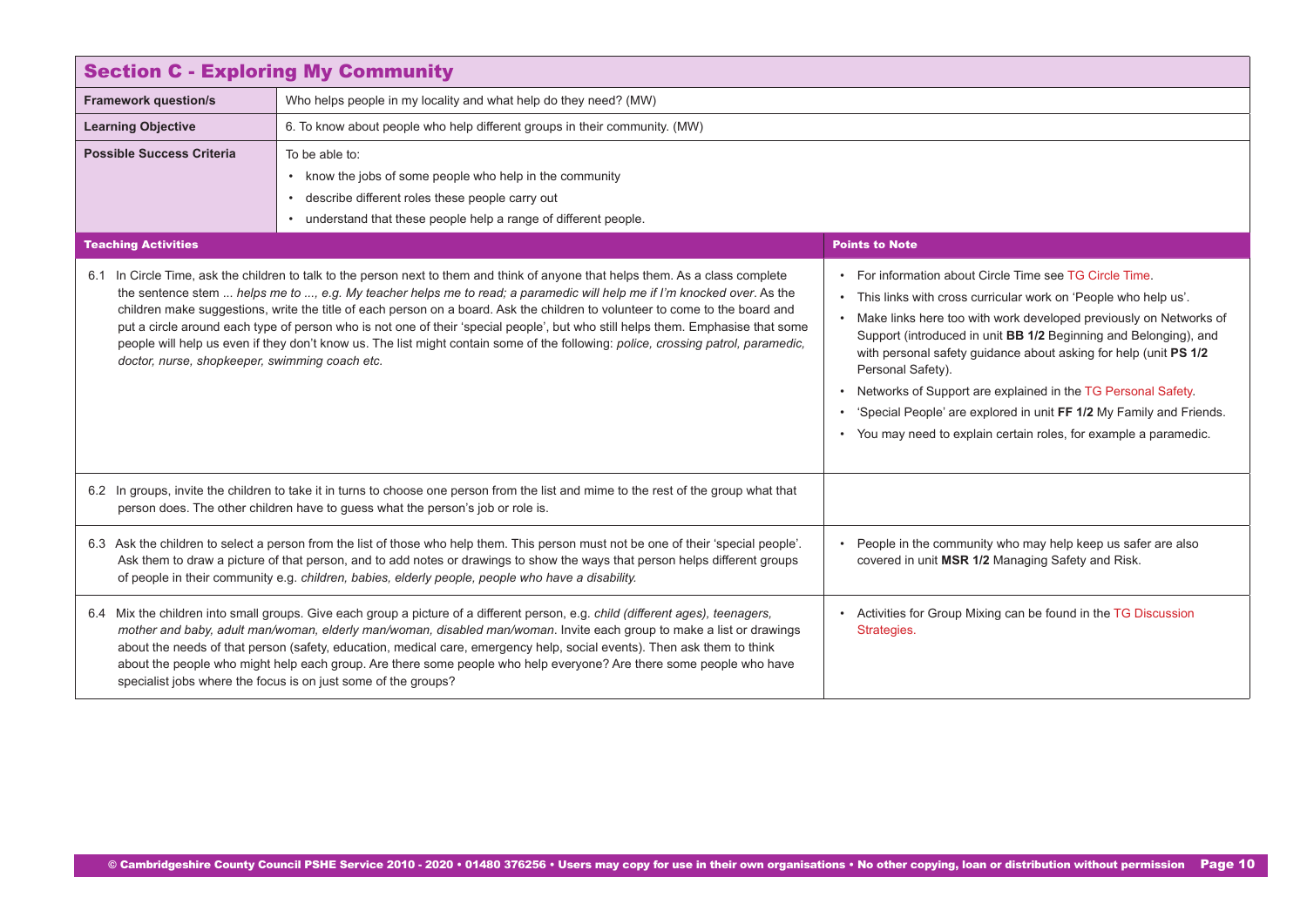<span id="page-10-0"></span>

| <b>Section C - Exploring My Community Continued</b>                                                                                                                                                                                                                                                                                                                                                                                                                                                                                                                                                                                                                                       |                                                                                                                                                                                                                                                                                                                                                                                                                                                                                                                                                                                                                                                       |                                                                                                                                                                                                                                                                                                                                                                               |
|-------------------------------------------------------------------------------------------------------------------------------------------------------------------------------------------------------------------------------------------------------------------------------------------------------------------------------------------------------------------------------------------------------------------------------------------------------------------------------------------------------------------------------------------------------------------------------------------------------------------------------------------------------------------------------------------|-------------------------------------------------------------------------------------------------------------------------------------------------------------------------------------------------------------------------------------------------------------------------------------------------------------------------------------------------------------------------------------------------------------------------------------------------------------------------------------------------------------------------------------------------------------------------------------------------------------------------------------------------------|-------------------------------------------------------------------------------------------------------------------------------------------------------------------------------------------------------------------------------------------------------------------------------------------------------------------------------------------------------------------------------|
| <b>Framework question/s</b>                                                                                                                                                                                                                                                                                                                                                                                                                                                                                                                                                                                                                                                               | What does 'my community' mean and how does it feel to be part of it? (MW)                                                                                                                                                                                                                                                                                                                                                                                                                                                                                                                                                                             |                                                                                                                                                                                                                                                                                                                                                                               |
| <b>Learning Objective</b>                                                                                                                                                                                                                                                                                                                                                                                                                                                                                                                                                                                                                                                                 | 7. To understand what 'my community' means and the benefits of belonging to community groups. (MW)                                                                                                                                                                                                                                                                                                                                                                                                                                                                                                                                                    |                                                                                                                                                                                                                                                                                                                                                                               |
| <b>Possible Success Criteria</b>                                                                                                                                                                                                                                                                                                                                                                                                                                                                                                                                                                                                                                                          | To be able to:<br>• know where different people go in my community for different purposes<br>share with other children some information about my home<br>$\bullet$<br>understand the range of types of homes people may live in.                                                                                                                                                                                                                                                                                                                                                                                                                      |                                                                                                                                                                                                                                                                                                                                                                               |
| <b>Teaching Activities</b>                                                                                                                                                                                                                                                                                                                                                                                                                                                                                                                                                                                                                                                                |                                                                                                                                                                                                                                                                                                                                                                                                                                                                                                                                                                                                                                                       | <b>Points to Note</b>                                                                                                                                                                                                                                                                                                                                                         |
|                                                                                                                                                                                                                                                                                                                                                                                                                                                                                                                                                                                                                                                                                           | 7.1 Ask the children the following questions and note down their answers: Where would you go in our community if you wanted to<br>play, walk your dog, meet your friends, buy some medicines, buy some food? Ask the children to imagine they are the parent<br>of a toddler and then ask Where would you go to meet other parents, so that your baby could play, or to seek medical help?<br>You might ask the children to imagine they are an elderly person and ask Where would you go to meet other people, play<br>games, buy food etc? The list should then give a fairly broad spread of the different facilities there are in your community. | • The dictionary definitions of 'community' include: A group of people<br>living in the same place or having a particular characteristic in<br>common. And a particular area or place considered together with its<br>inhabitants.<br>• Google maps (www.google.co.uk/maps) can be used to explore with<br>the children the community around the school or around their home. |
| 7.2 Ask the children to draw a picture of their home in the centre of a page and then to draw the places where they like to go in<br>their community, around their house. Ask them to annotate their drawings with the sentence I like to go to  because Collect<br>shot of their home and add annotations around it.<br>some of the places the children have included in their drawings on the board. Ask pairs of children to choose one or two of the<br>locations and think of some words which explain how they feel when they go to these places in their community. As a class,<br>add these feelings words to the list of places. You could make a feelings map of your locality. |                                                                                                                                                                                                                                                                                                                                                                                                                                                                                                                                                                                                                                                       | • Again, within Google maps street view, children could take a screen                                                                                                                                                                                                                                                                                                         |
| 7.3<br>a bigger one?<br>discussing different types of homes.                                                                                                                                                                                                                                                                                                                                                                                                                                                                                                                                                                                                                              | Explore with the children What does 'home' mean? What is it like? What happens there? What would you expect it to look<br>like? What would you expect to find inside? Who is there? How does 'home' make you feel? Is home a little community within<br>Share the range of homes that the children live in. This can be extended by exploring a range of different types of homes (e.g.<br>flats, mobile homes, bungalows, houses, caravans) through pictures from the internet, or using a book such as Children of<br>Britain Just like me. Children could be invited to make a small model or drawing of their home and use these as a focus for   | Be sensitive to different types of homes and be aware that<br>28<br>homes are not necessarily where the parents/carers are for<br>all children. Some children may have a lot of mobility in their<br>lives for different reasons. Some may live in more than one home, if<br>their parents live apart.<br>• Refer to Children of Britain Just like Me.                        |
| model.                                                                                                                                                                                                                                                                                                                                                                                                                                                                                                                                                                                                                                                                                    | 7.4 Read Homes with the children. Ask them about the different homes they see in the story. Are some made up? Are some real?<br>Are there some sorts of homes which real people live in, which aren't shown? Ask the children to respond to the author's final<br>questions Where is your home? Where are you? Ask them to add feelings words they associate with home to their drawing/                                                                                                                                                                                                                                                              | • Refer to Homes. Alternatively, read Two Homes and ask the<br>children about the experience of the child in the story. Some children<br>will live in a similar way and can add their views to those of the main<br>character in the story.                                                                                                                                   |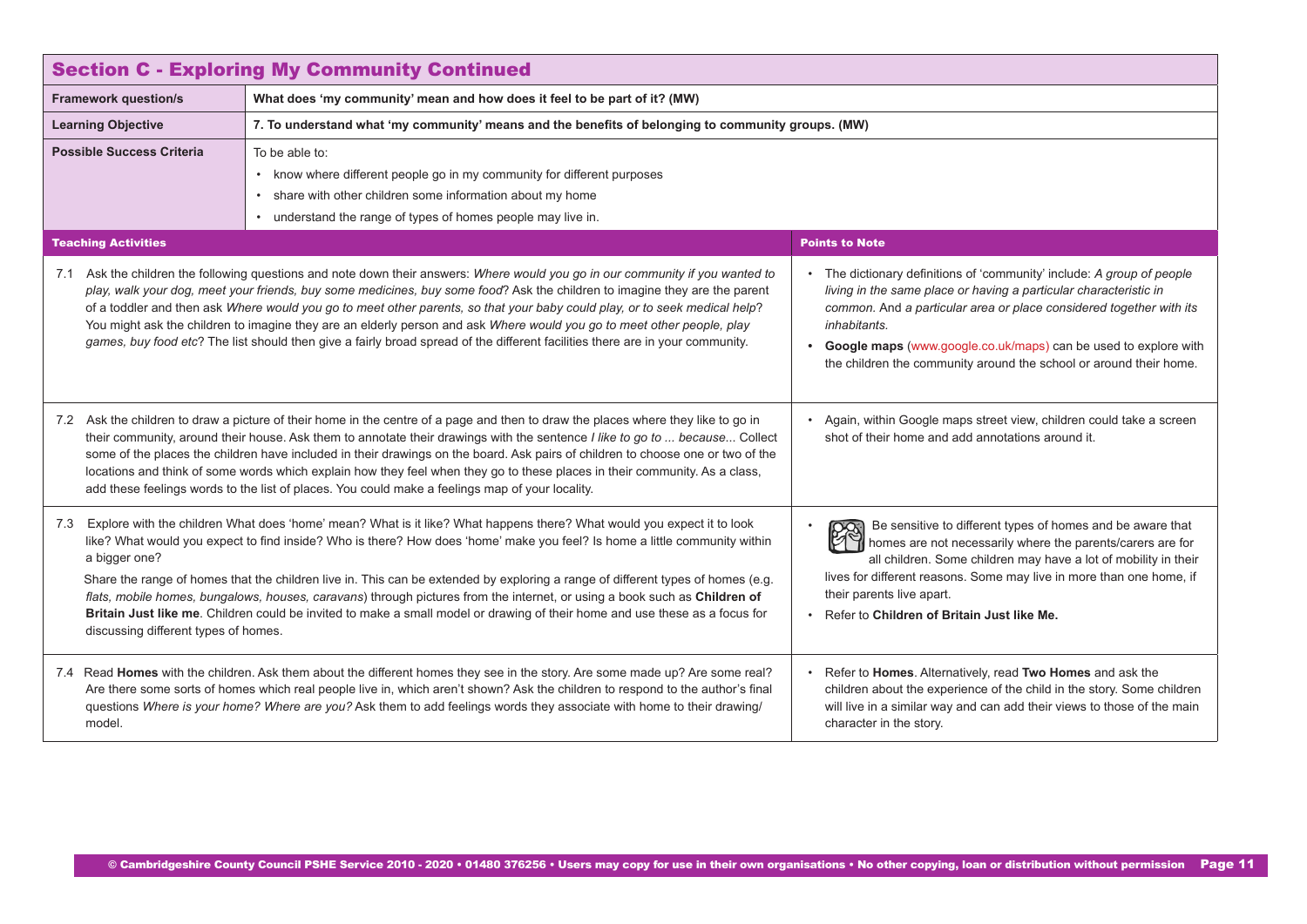| <b>Section C - Exploring My Community Continued</b> |                                                                                                                                                                                                                                                                                                                                                                                                                                                                                                                                                                                                                                                                                                                                                                                                                                                                                                                                                                                                                                              |                                                                                                                                                                                                                                                                                                                                                                                                                                                                                                                                                                                                        |
|-----------------------------------------------------|----------------------------------------------------------------------------------------------------------------------------------------------------------------------------------------------------------------------------------------------------------------------------------------------------------------------------------------------------------------------------------------------------------------------------------------------------------------------------------------------------------------------------------------------------------------------------------------------------------------------------------------------------------------------------------------------------------------------------------------------------------------------------------------------------------------------------------------------------------------------------------------------------------------------------------------------------------------------------------------------------------------------------------------------|--------------------------------------------------------------------------------------------------------------------------------------------------------------------------------------------------------------------------------------------------------------------------------------------------------------------------------------------------------------------------------------------------------------------------------------------------------------------------------------------------------------------------------------------------------------------------------------------------------|
| <b>Framework question/s</b>                         | What does 'my community' mean and how does it feel to be part of it? (MW)                                                                                                                                                                                                                                                                                                                                                                                                                                                                                                                                                                                                                                                                                                                                                                                                                                                                                                                                                                    |                                                                                                                                                                                                                                                                                                                                                                                                                                                                                                                                                                                                        |
| <b>Learning Objective</b>                           | 7. To understand what 'my community' means and the benefits of belonging to community groups. (MW)                                                                                                                                                                                                                                                                                                                                                                                                                                                                                                                                                                                                                                                                                                                                                                                                                                                                                                                                           |                                                                                                                                                                                                                                                                                                                                                                                                                                                                                                                                                                                                        |
| <b>Possible Success Criteria</b>                    | To be able to:<br>• know where different people go in my community for different purposes<br>• share with other children some information about my home<br>• understand the range of types of homes people may live in.                                                                                                                                                                                                                                                                                                                                                                                                                                                                                                                                                                                                                                                                                                                                                                                                                      |                                                                                                                                                                                                                                                                                                                                                                                                                                                                                                                                                                                                        |
| <b>Teaching Activities</b>                          |                                                                                                                                                                                                                                                                                                                                                                                                                                                                                                                                                                                                                                                                                                                                                                                                                                                                                                                                                                                                                                              | <b>Points to Note</b>                                                                                                                                                                                                                                                                                                                                                                                                                                                                                                                                                                                  |
|                                                     | 7.5 Ask the children if they know of any people who live in different places and take their homes with them. Show a picture of<br>a static home. In pairs, ask the children what is the same or different to their homes. Show a picture of a modern traveller<br>caravan or stopping place. Ask the pairs to discuss what is the same or different to their homes. Describe the terms Gypsy,<br>Roma and Traveller. Ask the children to design their own caravan, perhaps using an outline of a traditional Vardo.<br>Read a story which reflects Traveller culture, such as Ossiri and the Bala Mengro and ask the children about the way of life<br>shown it the book. Explain that this is a fairy tale from Traveller culture, rather than an up-to-date representation.                                                                                                                                                                                                                                                                | • Traveller is often used as an umbrella term for several minority<br>groups e.g. English Gypsies, European Roma, Irish travellers,<br>Showmen, Circus families, New Travellers. Gypsy, Roma, Traveller<br>(GRT) is often used to include all these identities. Most GRT folk in<br>the UK live in houses, not caravans, but being a Traveller is their<br>ethnic identity and most still feel part of the GRT community.<br>Crystal's Vardo has resources for designing and furnishing a<br>traditional Vardo.<br>Refer to Ossiri and the Bala Mengro. Alternatively read Yokki and<br>the Parno Gry. |
| 7.6                                                 | In Circle Time, play Change Places if Ask the children to swap places according to the place or places they call home e.g.<br>if they have moved house, if they live in two houses, if they have a good view from their house, if they have close neighbours,<br>if they live close to the shops, if they have lived in lots of different places. Once you have given enough examples of this<br>to show the children that no one has exactly the same experience of 'home' to anyone else, ask if we should treat people<br>differently, because they live in a different sort of house. Are people who live in bigger houses better than people who live<br>in smaller houses? Are people who live in single storey houses better than people with two or more storeys? Ensure that<br>the children know that where or how we live does not make us good or bad. Picking on anyone or treating them differently<br>because of where or how they live is wrong and they should ask for help from a trusted adult if they hear it happening. | • For information about Circle Time see TG Circle Time<br>Racism towards the GRT community is often described as the<br>'last acceptable form of racism', as high numbers of GRT people<br>experience unchallenged racism. Ensuring that young children do<br>not perpetuate stereotypes, which lead to prejudice, is one way<br>racism can be reduced.                                                                                                                                                                                                                                                |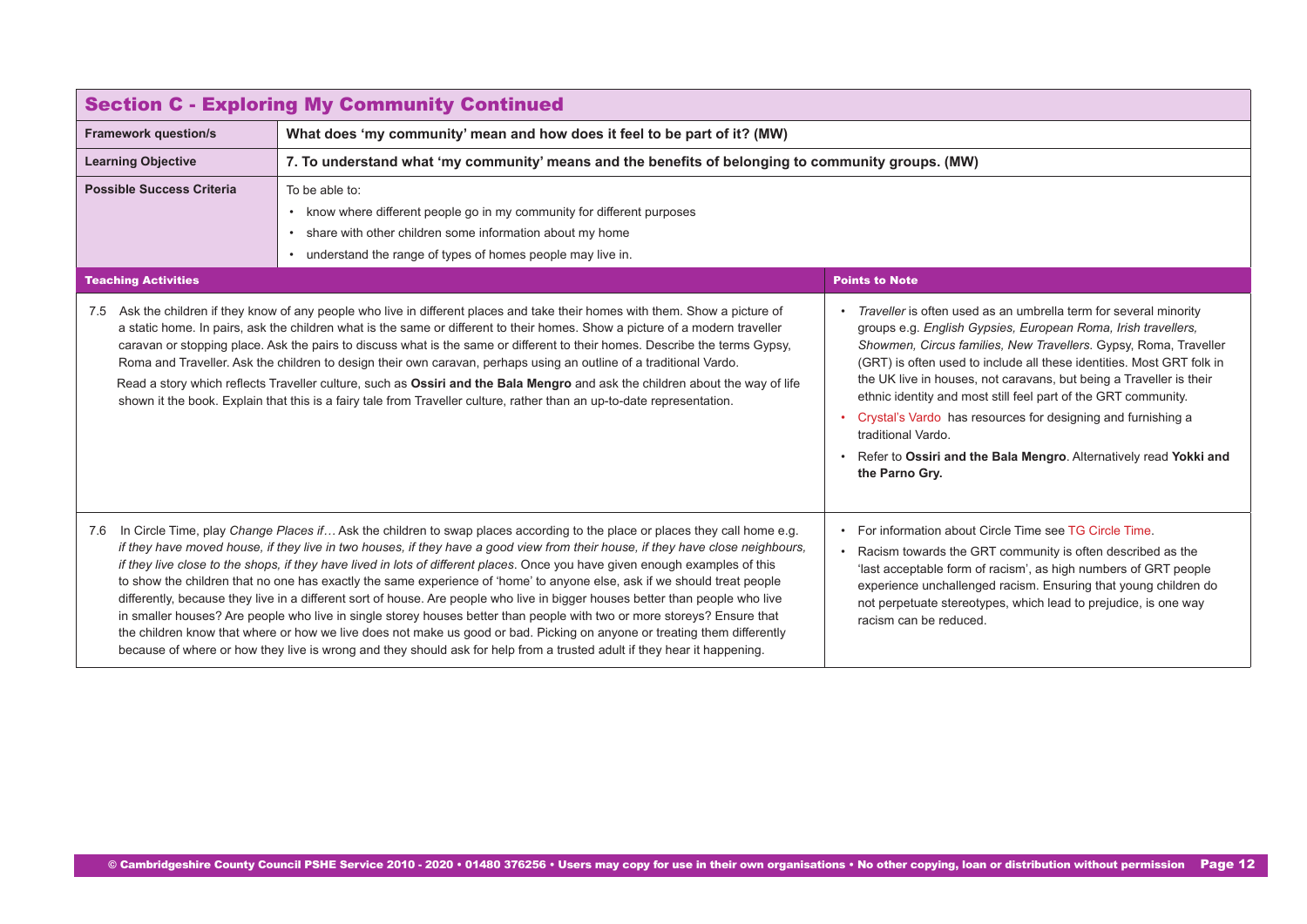<span id="page-12-0"></span>

| <b>Section D - Understanding the Media</b>                                                                                                                                                                                                        |                                                                                                                                                                                                                                                                                                                                                                                                                                                                                                                                                                                                                                                              |                                                                                                                                                                           |
|---------------------------------------------------------------------------------------------------------------------------------------------------------------------------------------------------------------------------------------------------|--------------------------------------------------------------------------------------------------------------------------------------------------------------------------------------------------------------------------------------------------------------------------------------------------------------------------------------------------------------------------------------------------------------------------------------------------------------------------------------------------------------------------------------------------------------------------------------------------------------------------------------------------------------|---------------------------------------------------------------------------------------------------------------------------------------------------------------------------|
| <b>Framework question/s</b>                                                                                                                                                                                                                       | How do people find out about what is happening in my community? (MW)                                                                                                                                                                                                                                                                                                                                                                                                                                                                                                                                                                                         |                                                                                                                                                                           |
| <b>Learning Objective</b>                                                                                                                                                                                                                         | 8. To begin to understand the role of the media in their local community. (MW)                                                                                                                                                                                                                                                                                                                                                                                                                                                                                                                                                                               |                                                                                                                                                                           |
| <b>Possible Success Criteria</b>                                                                                                                                                                                                                  | To be able to:                                                                                                                                                                                                                                                                                                                                                                                                                                                                                                                                                                                                                                               |                                                                                                                                                                           |
|                                                                                                                                                                                                                                                   | Describe some ways information about community is shared.<br>$\bullet$                                                                                                                                                                                                                                                                                                                                                                                                                                                                                                                                                                                       |                                                                                                                                                                           |
| <b>Points to Note</b><br><b>Teaching Activities</b>                                                                                                                                                                                               |                                                                                                                                                                                                                                                                                                                                                                                                                                                                                                                                                                                                                                                              |                                                                                                                                                                           |
| -8.1<br>webpage, or weekly bulletin.                                                                                                                                                                                                              | Ask the children to think about all the ways they could let people in their community know that there was a special event going<br>on at school. Collect a list e.g. local newspaper, community magazine, school newsletter, local social media pages, school<br>social media, posters. Share with the children a copy of your school newsletter or webpage. Ask the children to explore this<br>and decide what someone from outside their community might find out about their school from the newsletter/webpage. What<br>would the children like to add to this information? You might write something up, based on the children's ideas, for your class | If appropriate, use a forthcoming school event as an example.<br>Media is defined as a means of mass communication and includes<br>broadcast, print and electronic forms. |
| Share some examples of posters/adverts/information for school and local events. Include information about groups who use<br>8.2<br>your school premises and those in the wider community. Ask the children to map the events onto your local map. |                                                                                                                                                                                                                                                                                                                                                                                                                                                                                                                                                                                                                                                              | An events listing from a local magazine or newsletter might be a<br>good source of information.                                                                           |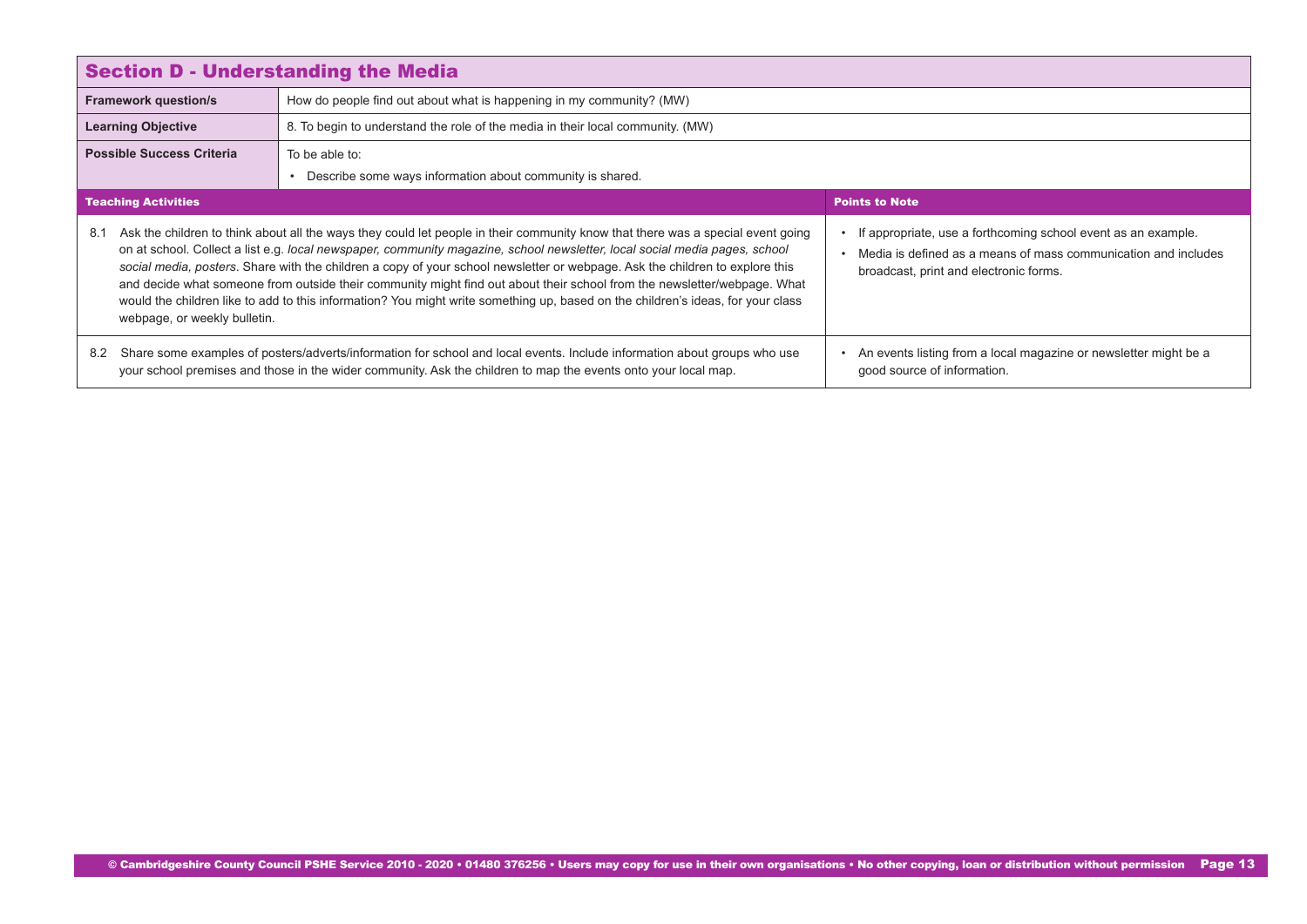<span id="page-13-0"></span>

| <b>Section E - Caring for the Environment, Animals and Plants</b>                                                                                                                                                                                                                                                                                                                                                                                                                                                              |                                                                                                                                                                                                                                                                                                                                                                                                                                                                                                                                                                                                                                                                                                                                                                                                |                                                                                                                                                                                                                                                                                                                                                                                                                                                                                                                                                                                                                                                       |
|--------------------------------------------------------------------------------------------------------------------------------------------------------------------------------------------------------------------------------------------------------------------------------------------------------------------------------------------------------------------------------------------------------------------------------------------------------------------------------------------------------------------------------|------------------------------------------------------------------------------------------------------------------------------------------------------------------------------------------------------------------------------------------------------------------------------------------------------------------------------------------------------------------------------------------------------------------------------------------------------------------------------------------------------------------------------------------------------------------------------------------------------------------------------------------------------------------------------------------------------------------------------------------------------------------------------------------------|-------------------------------------------------------------------------------------------------------------------------------------------------------------------------------------------------------------------------------------------------------------------------------------------------------------------------------------------------------------------------------------------------------------------------------------------------------------------------------------------------------------------------------------------------------------------------------------------------------------------------------------------------------|
| <b>Framework question/s</b>                                                                                                                                                                                                                                                                                                                                                                                                                                                                                                    | How do we care for animals and plants?                                                                                                                                                                                                                                                                                                                                                                                                                                                                                                                                                                                                                                                                                                                                                         |                                                                                                                                                                                                                                                                                                                                                                                                                                                                                                                                                                                                                                                       |
| <b>Learning Objective</b>                                                                                                                                                                                                                                                                                                                                                                                                                                                                                                      | 9. To know how to care for animals and plants in their own environment.                                                                                                                                                                                                                                                                                                                                                                                                                                                                                                                                                                                                                                                                                                                        |                                                                                                                                                                                                                                                                                                                                                                                                                                                                                                                                                                                                                                                       |
| <b>Possible Success Criteria</b>                                                                                                                                                                                                                                                                                                                                                                                                                                                                                               | To be able to:<br>• name a range of animals and plants, and know whether they are wild or domesticated<br>• know what some animals need in order to be healthy and happy<br>know how to look after plants in my environment.                                                                                                                                                                                                                                                                                                                                                                                                                                                                                                                                                                   |                                                                                                                                                                                                                                                                                                                                                                                                                                                                                                                                                                                                                                                       |
| <b>Teaching Activities</b>                                                                                                                                                                                                                                                                                                                                                                                                                                                                                                     |                                                                                                                                                                                                                                                                                                                                                                                                                                                                                                                                                                                                                                                                                                                                                                                                | <b>Points to Note</b>                                                                                                                                                                                                                                                                                                                                                                                                                                                                                                                                                                                                                                 |
| 9.1                                                                                                                                                                                                                                                                                                                                                                                                                                                                                                                            | In Circle Time, ask the children to mime a favourite animal they might see in our country. Ask the other children to guess the<br>animals which are being mimed. As the children take their turns, note down on the whiteboard all the different animals the<br>children choose. Ensure that the list includes pets, domestic and wild animals. Suggest more ideas to add to the list if they<br>do not give a wide range. Ask them which animals they themselves might play a part in looking after. Ensure the children<br>understand the difference between pets, domestic and wild animals.                                                                                                                                                                                                | • For information about Circle Time see TG Circle Time.<br>• RSPCA advice is that it is usually not advisable to bring animals into<br>the classroom. The animal's welfare may be compromised, and there<br>are health and safety considerations. There may be a local charity<br>or voluntary organisation that can bring animals to visit the class.<br>These will be animals that are used to visiting schools. Toy animals<br>or images can be used as an alternative.<br>Always follow school policy on use of outside visitors, including<br>health and safety considerations.<br>• This is an opportunity to link with the Science curriculum. |
| 9.2 Introduce three or four different toy animals to the class, and ask the children to identify whether each is a pet, domestic or a<br>wild animal, and the needs of each one. What does the animal need in order to be healthy and happy? Make a shared list of<br>the basic needs all animals have in common.                                                                                                                                                                                                              |                                                                                                                                                                                                                                                                                                                                                                                                                                                                                                                                                                                                                                                                                                                                                                                                | • Domestic animals include farm animals.                                                                                                                                                                                                                                                                                                                                                                                                                                                                                                                                                                                                              |
| Ask the children to choose one of the animals from the toy animals or one from the list. Ask them to draw and write about<br>9.3<br>the needs of the animal and our responsibilities towards it, by drawing and labelling the animal in the middle of the page and<br>adding small pictures and words around it.<br>Play the Animal Name game, where a child describes their animal, its needs and any other characteristics to the class or to<br>their group and the other children have to guess what type of animal it is. |                                                                                                                                                                                                                                                                                                                                                                                                                                                                                                                                                                                                                                                                                                                                                                                                |                                                                                                                                                                                                                                                                                                                                                                                                                                                                                                                                                                                                                                                       |
| putting litter in bins.<br>which might happen if they don't look after it?                                                                                                                                                                                                                                                                                                                                                                                                                                                     | 9.4 Ask the children to name all the wild animals they think live in the school grounds/neighbourhood/local countryside. List them<br>under headings e.g. Minibeasts, Birds, Animals. Show photographs on the whiteboard of common British wild animals e.g.<br>hedgehog, squirrel, owl. Ask the children what they think these animals need in order to live, and how they can help, e.g.<br>putting appropriate food on bird tables, not leaving litter, not dropping plastic in water. Invite the children to devise simple<br>rules for behaviour in areas where wild animals live, e.g. not stamping on insects, making sure they don't disturb birds' nests,<br>Read Tidy to the children and ask them to think about looking after their local environment. Can they describe something | • If the school has a wildlife area, children can play an active role in<br>looking after plants and animals in it.<br>• CEES (or your local environmental education service) provides<br>training and resources to support this work (see Sources of<br>Information and Support for details).<br>• Advice and information about growing plants is available from RHS<br>Campaign for School Gardening.<br>• Refer to Tidy.                                                                                                                                                                                                                           |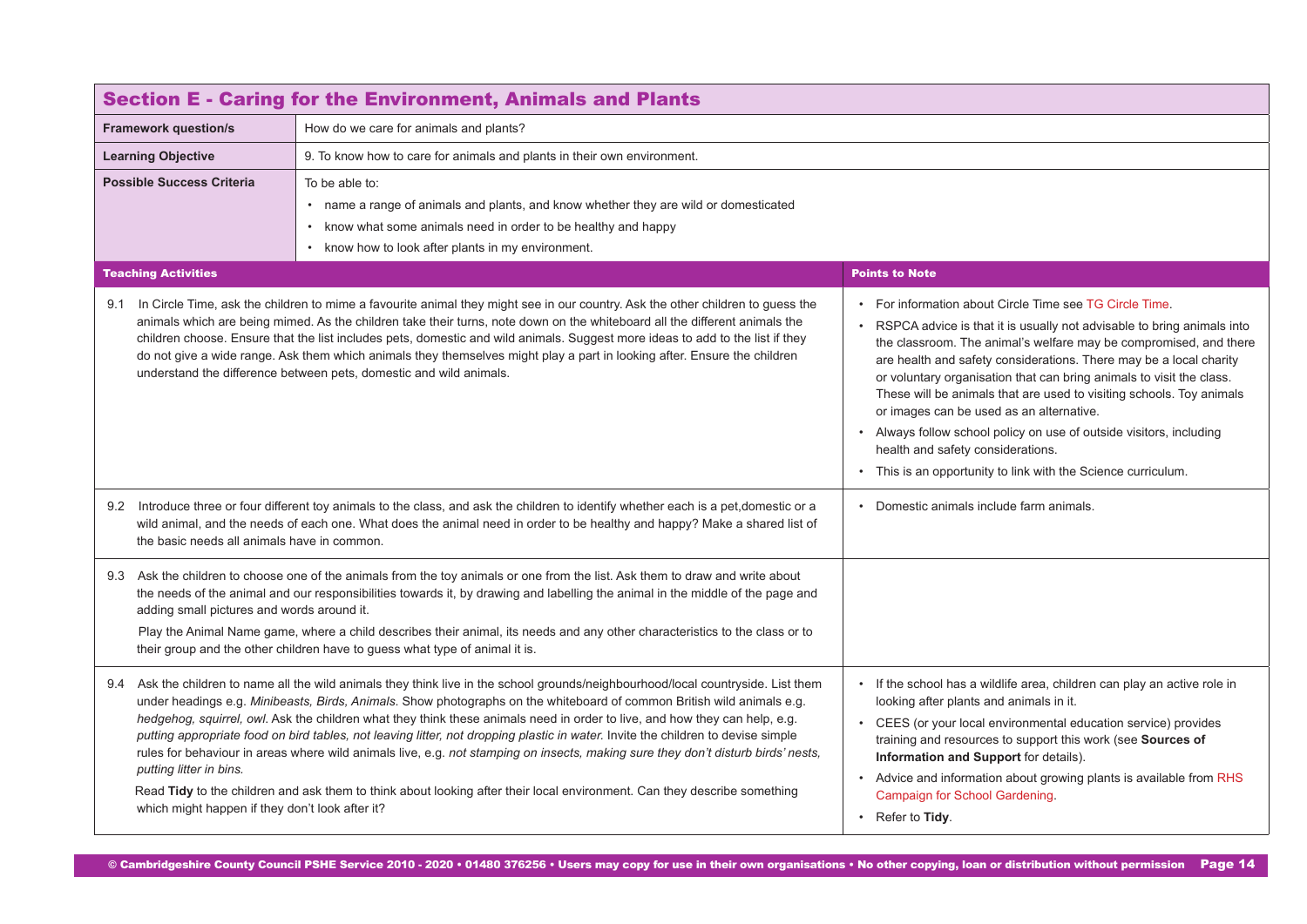<span id="page-14-0"></span>

| <b>Section E - Caring for the Environment, Animals and Plants</b> |                                                                                                                                                                                                                                                                                                                                                     |                                                                                                              |
|-------------------------------------------------------------------|-----------------------------------------------------------------------------------------------------------------------------------------------------------------------------------------------------------------------------------------------------------------------------------------------------------------------------------------------------|--------------------------------------------------------------------------------------------------------------|
| <b>Framework question/s</b>                                       | How do we care for animals and plants?                                                                                                                                                                                                                                                                                                              |                                                                                                              |
| <b>Learning Objective</b>                                         | 9. To know how to care for animals and plants in their own environment.                                                                                                                                                                                                                                                                             |                                                                                                              |
| <b>Possible Success Criteria</b>                                  | To be able to:<br>name a range of animals and plants, and know whether they are wild or domesticated<br>know what some animals need in order to be healthy and happy<br>know how to look after plants in my environment.<br>$\bullet$                                                                                                               |                                                                                                              |
| <b>Teaching Activities</b>                                        |                                                                                                                                                                                                                                                                                                                                                     | <b>Points to Note</b>                                                                                        |
| 9.5                                                               | Use real plants or photos to identify and name plants, and allocate them to categories. Choose some plants to grow in the<br>classroom or in the school grounds. Talk about the things plants need to survive and the jobs that could be shared amongst<br>the children to support plant growth, including planting, weeding, watering, harvesting. | Connect this piece of work with Science and also any gardening or<br>food growing activities in your school. |

| <b>Framework question/s</b>      | How can I help look after my school?                                                                                                                                                                                                                                                                                                                                                                                                                                                                                                                                                                                                                                                                                                                                                                        |                                                                                                                                                                                                                                                                                                                                                                                                                                                                                                                                                                                                                                                                                                                                                                                                                                                                                                                                                             |
|----------------------------------|-------------------------------------------------------------------------------------------------------------------------------------------------------------------------------------------------------------------------------------------------------------------------------------------------------------------------------------------------------------------------------------------------------------------------------------------------------------------------------------------------------------------------------------------------------------------------------------------------------------------------------------------------------------------------------------------------------------------------------------------------------------------------------------------------------------|-------------------------------------------------------------------------------------------------------------------------------------------------------------------------------------------------------------------------------------------------------------------------------------------------------------------------------------------------------------------------------------------------------------------------------------------------------------------------------------------------------------------------------------------------------------------------------------------------------------------------------------------------------------------------------------------------------------------------------------------------------------------------------------------------------------------------------------------------------------------------------------------------------------------------------------------------------------|
| <b>Learning Objective</b>        | 10. To know how they can help look after the school environment.                                                                                                                                                                                                                                                                                                                                                                                                                                                                                                                                                                                                                                                                                                                                            |                                                                                                                                                                                                                                                                                                                                                                                                                                                                                                                                                                                                                                                                                                                                                                                                                                                                                                                                                             |
| <b>Possible Success Criteria</b> | To be able to:<br>• describe what areas of the school look like when they have been looked after<br>• use my senses to explore and describe places around the school grounds<br>• understand how I can help to look after the classroom and the school.                                                                                                                                                                                                                                                                                                                                                                                                                                                                                                                                                     |                                                                                                                                                                                                                                                                                                                                                                                                                                                                                                                                                                                                                                                                                                                                                                                                                                                                                                                                                             |
| <b>Teaching Activities</b>       |                                                                                                                                                                                                                                                                                                                                                                                                                                                                                                                                                                                                                                                                                                                                                                                                             | <b>Points to Note</b>                                                                                                                                                                                                                                                                                                                                                                                                                                                                                                                                                                                                                                                                                                                                                                                                                                                                                                                                       |
| the school grounds. A            | 10.1 Refer children back to the class or school rules and ask them to point out any rules that explain how to look after the school<br>environment. Ask the children individually to choose one area of the school e.g. classroom, playground, cloakroom, hall and<br>to draw two pictures. The first will show their chosen place when it has been looked after carefully and the second will show<br>their chosen place when it has not been cared for. Ask the children to describe their drawings to a partner. As a class, make<br>a list of all the ways we can tell that a place in school has not been looked after. Alternatively, if they are going to embark on<br>developing the environment, the children could, for example, take before and after photos of uncared for/cared for places, in | • You could challenge the children to tell you when they see a place<br>in school which has been very well looked after. Take a photo of the<br>place and display it, to prompt care in the future.<br>If the school grounds are in the process of being reviewed or<br>developed, the children could become involved in designing,<br>planning and implementing changes. This could link to the work of<br>the school council.<br>For a longer term view and for display, take photos of places in the<br>school grounds in different seasons. This could be made into an<br>Interactive display.<br>Possible improvements to the school environment could include:<br>Designing litter bins, Putting up 'switch off' signs for lights and<br>computers, and 'turn off' signs for taps, Planting flowers and<br>vegetables, Setting up a compost area for fruit waste, Putting a paper<br>recycling bin in the classroom and encouraging people to use it. |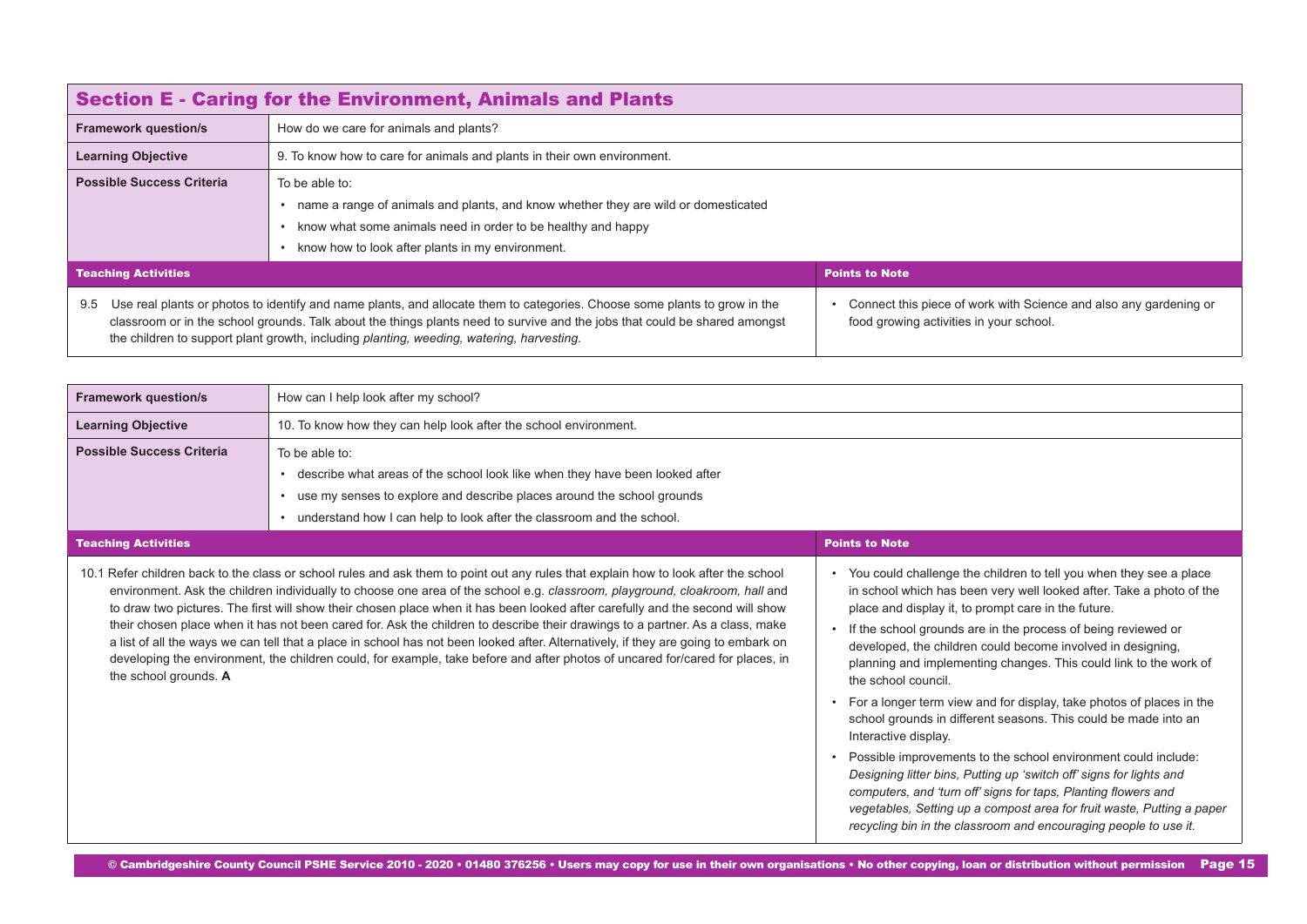| <b>Section E - Caring for the Environment, Animals and Plants Continued</b>                                                                                                                                                                                                                                                                                                                                                                                                                                                                                                                                                                                  |                                                                                                                                 |                                                                                                                                                                                                                                                                                                                                                                                                    |  |  |  |  |
|--------------------------------------------------------------------------------------------------------------------------------------------------------------------------------------------------------------------------------------------------------------------------------------------------------------------------------------------------------------------------------------------------------------------------------------------------------------------------------------------------------------------------------------------------------------------------------------------------------------------------------------------------------------|---------------------------------------------------------------------------------------------------------------------------------|----------------------------------------------------------------------------------------------------------------------------------------------------------------------------------------------------------------------------------------------------------------------------------------------------------------------------------------------------------------------------------------------------|--|--|--|--|
| <b>Framework question/s</b>                                                                                                                                                                                                                                                                                                                                                                                                                                                                                                                                                                                                                                  | How can I help look after my school?                                                                                            |                                                                                                                                                                                                                                                                                                                                                                                                    |  |  |  |  |
| <b>Learning Objective</b>                                                                                                                                                                                                                                                                                                                                                                                                                                                                                                                                                                                                                                    | 10. To know how they can help look after the school environment.                                                                |                                                                                                                                                                                                                                                                                                                                                                                                    |  |  |  |  |
| <b>Possible Success Criteria</b>                                                                                                                                                                                                                                                                                                                                                                                                                                                                                                                                                                                                                             | To be able to:                                                                                                                  |                                                                                                                                                                                                                                                                                                                                                                                                    |  |  |  |  |
|                                                                                                                                                                                                                                                                                                                                                                                                                                                                                                                                                                                                                                                              | • describe what areas of the school look like when they have been looked after                                                  |                                                                                                                                                                                                                                                                                                                                                                                                    |  |  |  |  |
|                                                                                                                                                                                                                                                                                                                                                                                                                                                                                                                                                                                                                                                              | • use my senses to explore and describe places around the school grounds                                                        |                                                                                                                                                                                                                                                                                                                                                                                                    |  |  |  |  |
|                                                                                                                                                                                                                                                                                                                                                                                                                                                                                                                                                                                                                                                              | • understand how I can help to look after the classroom and the school.                                                         |                                                                                                                                                                                                                                                                                                                                                                                                    |  |  |  |  |
| <b>Teaching Activities</b>                                                                                                                                                                                                                                                                                                                                                                                                                                                                                                                                                                                                                                   |                                                                                                                                 | <b>Points to Note</b>                                                                                                                                                                                                                                                                                                                                                                              |  |  |  |  |
| 10.2 Choose one of the children's drawings of each place in the school in their 'not well looked after' guise, and ask the children to<br>imagine they were stepping into that picture. In Circle Time, ask the children to respond to the sentence stem, If I were in that<br>picture I would say/feel Then ask the children to stand up if they can think of something an adult would say if they walked<br>into the same picture. Encourage the children to discuss why they may feel less positive in uncared for places. Emphasise<br>that if places have not been looked after we can lose possessions, not want to work or play, feel frightened etc. |                                                                                                                                 | • For information about Circle Time see TG Circle Time.                                                                                                                                                                                                                                                                                                                                            |  |  |  |  |
| 10.3 Ask the children to suggest different ways they can look after the classroom. Make a list of these ways. As a class, hold a<br>vote to decide on the five most important things they can do to look after the classroom. Over the period of a week, focus on<br>each of the five ways to look after the classroom. Encourage the children to tell you when someone carried out one of these<br>strategies. Make a list of all these 'good tales' and reward the children as and when appropriate.                                                                                                                                                       |                                                                                                                                 |                                                                                                                                                                                                                                                                                                                                                                                                    |  |  |  |  |
| 10.4 Take the children for a sensory walk around the grounds. Talk about sights, smells, sounds and textures.                                                                                                                                                                                                                                                                                                                                                                                                                                                                                                                                                |                                                                                                                                 | When talking about the five senses, explain to the children why it is<br>important not to use 'taste' for this activity.                                                                                                                                                                                                                                                                           |  |  |  |  |
| 10.5 As a class, after walking around the grounds, make a happy face/ sad face pictorial map of the grounds. Talk about why the<br>happy places are happy, why the sad ones are sad and what can be done to make them happier.                                                                                                                                                                                                                                                                                                                                                                                                                               |                                                                                                                                 | This links to mapping activities about where and to what extent<br>children feel safe around the school (see unit PS 1/2 Personal Safety<br>and unit AB 1/2 Anti-Bullying).                                                                                                                                                                                                                        |  |  |  |  |
|                                                                                                                                                                                                                                                                                                                                                                                                                                                                                                                                                                                                                                                              |                                                                                                                                 | Orienteering maps of your school site could be used here. These<br>are available through the Outdoor Education Adviser Service (see<br>Sources of Information and Support). An example of a Site Map<br>can be found in TG Teaching Templates.                                                                                                                                                     |  |  |  |  |
| grounds.                                                                                                                                                                                                                                                                                                                                                                                                                                                                                                                                                                                                                                                     | 10.6 Depending on the outcome of the above activities, discuss, agree and take action on improvements that could be made to the | • CEES (or your local environmental education service) can support<br>these activities through training and resources (see Sources of<br>Information and Support).<br>The National Eco Schools Green Flag Award scheme (www.eco-<br>schools.org.uk) offers a framework for auditing and improving the<br>school's environmental credentials. It also includes many activities<br>suitable for KS1. |  |  |  |  |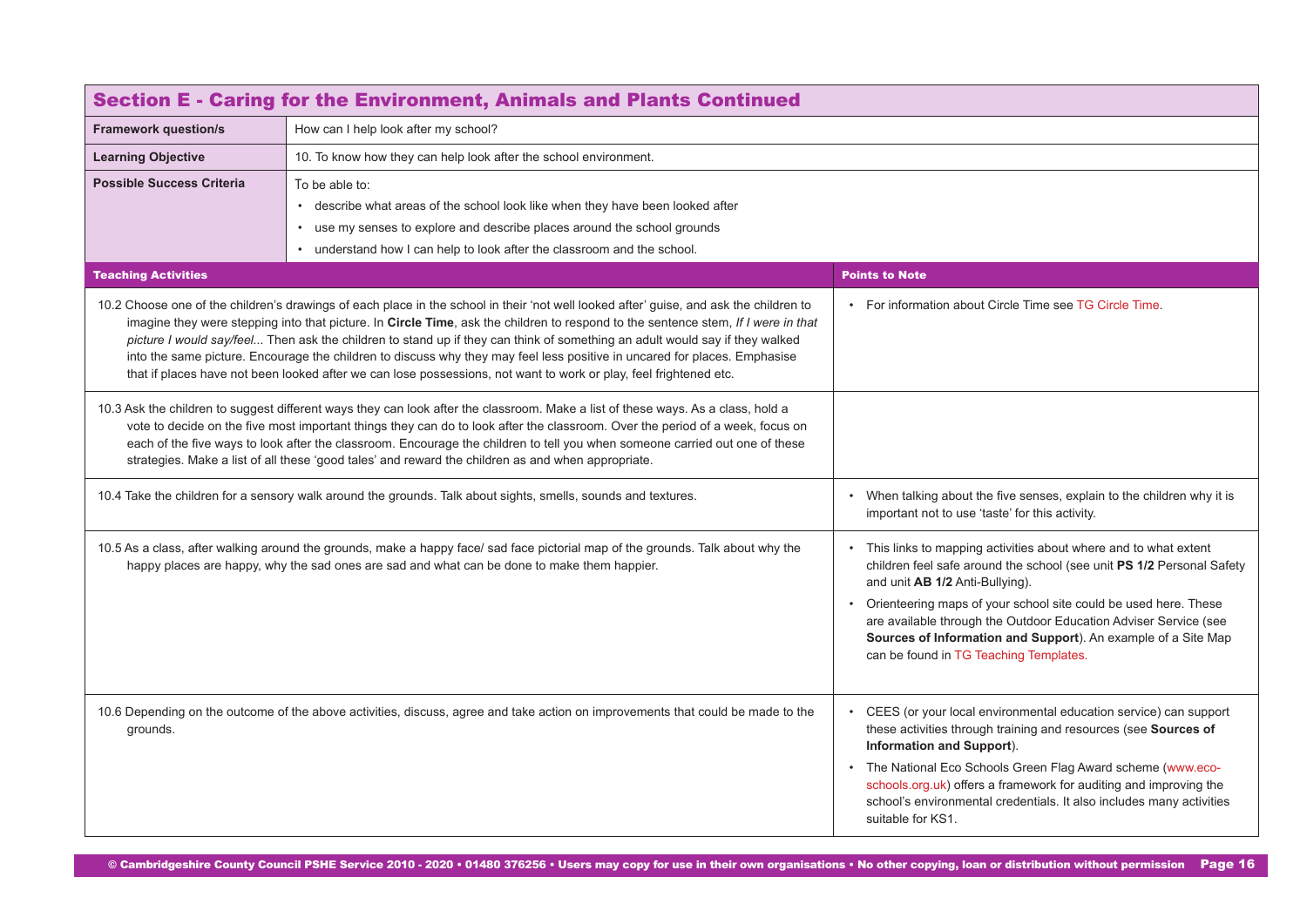<span id="page-16-0"></span>

| <b>Section F - Processing the Learning</b>                                                                                                                                                                                                                                                                                                                   |                                                                                |                                                                                                                                                                                                                                                                                                                                    |  |  |  |
|--------------------------------------------------------------------------------------------------------------------------------------------------------------------------------------------------------------------------------------------------------------------------------------------------------------------------------------------------------------|--------------------------------------------------------------------------------|------------------------------------------------------------------------------------------------------------------------------------------------------------------------------------------------------------------------------------------------------------------------------------------------------------------------------------|--|--|--|
| <b>Framework question/s</b>                                                                                                                                                                                                                                                                                                                                  |                                                                                |                                                                                                                                                                                                                                                                                                                                    |  |  |  |
| <b>Learning Objective</b>                                                                                                                                                                                                                                                                                                                                    | 11. To understand what they have learned in this unit and be able to share it. |                                                                                                                                                                                                                                                                                                                                    |  |  |  |
| <b>Possible Success Criteria</b>                                                                                                                                                                                                                                                                                                                             | To be able to:                                                                 |                                                                                                                                                                                                                                                                                                                                    |  |  |  |
|                                                                                                                                                                                                                                                                                                                                                              | • say what I have learned                                                      |                                                                                                                                                                                                                                                                                                                                    |  |  |  |
|                                                                                                                                                                                                                                                                                                                                                              | share my ideas with others.                                                    |                                                                                                                                                                                                                                                                                                                                    |  |  |  |
| <b>Teaching Activities</b>                                                                                                                                                                                                                                                                                                                                   |                                                                                | <b>Points to Note</b>                                                                                                                                                                                                                                                                                                              |  |  |  |
| 11.1 Ask the children to draw a small picture of themselves in the middle of a sheet of paper. Around the picture, invite them to draw<br>and write about anything they think they have learnt about in this unit in relation to themselves, people around them, and their<br>community and environment. Invite them to share their drawings with a partner. |                                                                                | • You could ask prompting questions here, such as What do you think<br>are the most important things about your identity? What are some<br>similarities and differences between you and others in the class?<br>What groups in your community have you found out about? What in<br>your environment do you think needs caring for? |  |  |  |
| 11.2 In a round, ask each child to share with the class one thing they have learned in this unit.                                                                                                                                                                                                                                                            |                                                                                |                                                                                                                                                                                                                                                                                                                                    |  |  |  |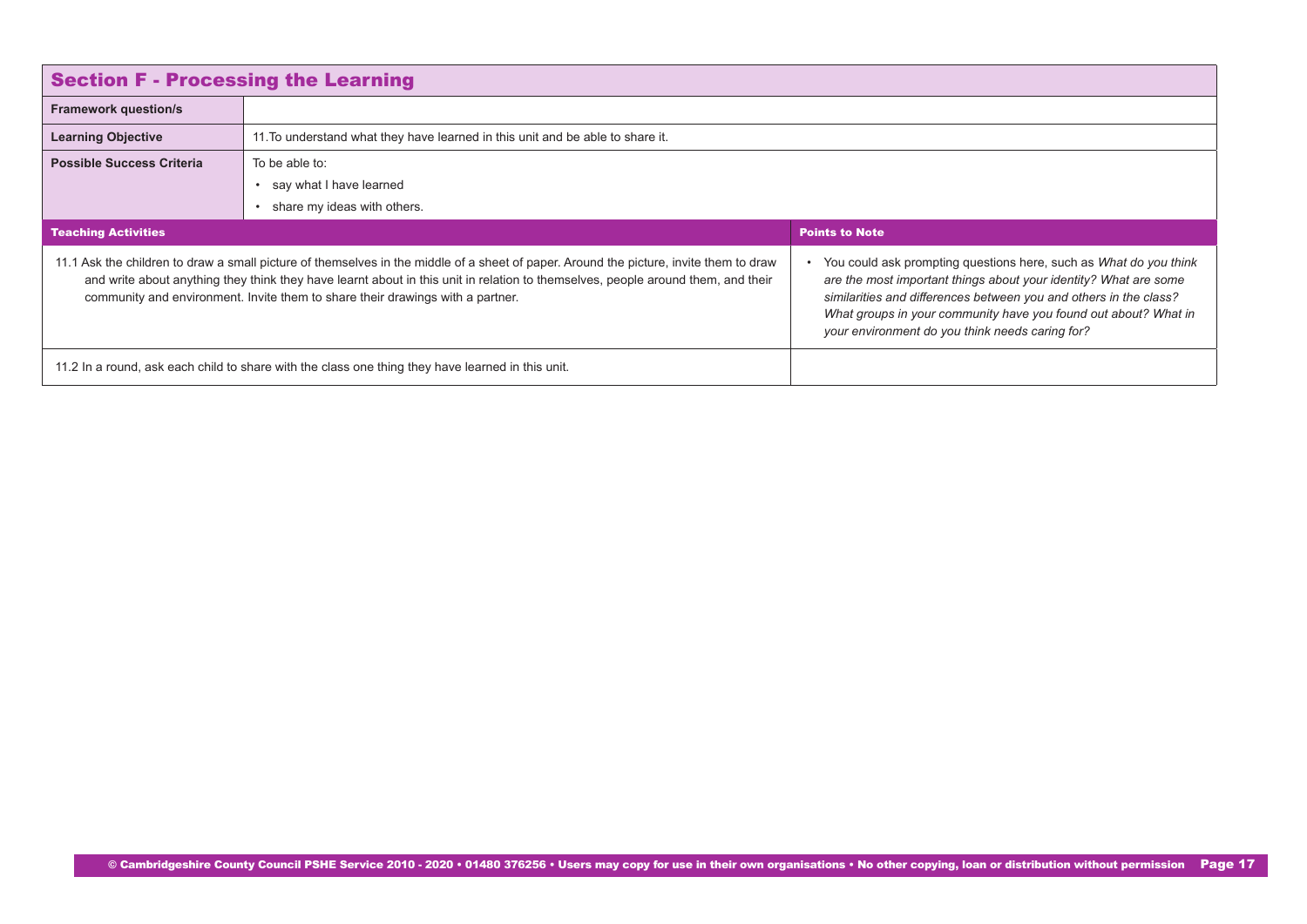## Resources to Support this Unit

#### **These resources are directly referenced within this unit:**

**All Kinds of Beliefs** Emma Damon

**Rosie Revere, Engineer** Andrea Beaty

**Ada Twist, Scientist** Andrea Beaty

**Amazing Grace** Mary Hoffman

**My World Your World** Melanie Walsh

**Luna Loves Library Day** Joseph Coelho

**Toby's Doll's House** Ragnhild Scamell

**Katie Morag and the Dancing Class** Mairi Hedderwick

**Dogs Don't do Ballet** Anna Kemp

**Encyclopaedia of Grannies** Eric Veillé

**The Truth about Old People** Elina Ellis

**Katie Morag and the Two Grandmothers** Mairi Hedderwick **Children of Britain Just like Me** Dorling Kindersley **Homes** Carson Ellis

**Two Homes** Clare Masurel

**Ossiri and the Bala Mengro** Richard O'Neill

Yokki and the Parno Gry Richard O'Neill

**Tidy** Emily Gravett

#### **These may also support work on this unit:**

**Katie Morag and the Two Grandmothers** Mairi Hedderwick **The Lion Who Wanted to Love** Giles Andreae **Living with Mum, Living with Dad** Melanie Walsh **Encore Grace** Mary Hoffman **Frog and the Stranger** Max Velthuijs **William's Doll** Charlotte Zolotow

#### **SEAL** [photocards](https://drive.google.com/drive/folders/0B8aya-vDwpehLUJRQlBVbS02T0E?usp=sharing)

**Festivals and Celebrations** [www.reonline.org.uk/festival-calendar/](https://www.reonline.org.uk/festival-calendar/
) A multi faith calendar of religious holy days and festivals which may give you food / cooking activity ideas.

#### **Google maps** [www.google.co.uk/maps](http://www.google.co.uk/maps)

For use in exploring the local community. Includes street view, where views of the school and of the outside of homes can be viewed.

## **Sources of Information and Support**

#### **Equaliteach** [equaliteach.co.uk](http://equaliteach.co.uk)

EqualiTeach is a nationwide not-for-profit equality and diversity training and consultancy organisation, which inspires and empowers people to create equal, diverse and inclusive environments where everyone feels safe, valued and able to succeed.

#### **Show Racism the Red Card** [www.theredcard.org/education](https://www.theredcard.org/education)

National campaign organisation supporting schools with resources to challenge racism.

**The Schools Linking Network** [www.schoolslinkingnetwork.org.uk](http://www.schoolslinkingnetwork.org.uk) Promotes community cohesion by facilitating links between schools in England to help children and young people explore their identity, celebrate diversity and develop dialogue.

#### **The Runnymede Trust** [www.runnymedetrust.org](http://www.runnymedetrust.org)

Includes policy for race equality in schools, and support for schools to include ethnic diversity in the curriculum.

#### **Stonewall** [www.stonewall.org.uk](http://www.stonewall.org.uk)

The lesbian, gay and bisexual charity – includes guidance for schools on preventing and responding to homophobia and homophobic bullying. The site also includes a booklist for primary schools. 'Celebrating Difference' - Based on interviews with school staff, governors, parents and children, this 28 minute training DVD aims to provide primary school staff with the confidence to talk about and celebrate different families as well as tackle issues like homophobic language in an age-appropriate way. The DVD includes chapters on Families, Being yourself, Homophobic language, Homophobic bullying, Making it happen. Free posters, postcards and sticker sheets illustrating the 'Different Families, Same Love' campaign are also available from Stonewall.

#### **Traveller Movement** [travellermovement.org.uk](http://travellermovement.org.uk)

[Good Practice Guide](travellermovement.org.uk/phocadownload/TTM%20Good%20Practice%20Guide%20Education_web.pdf ) for improving outcomes for GRT children in education.

#### **Letterbox Library** [www.letterboxlibrary.com](http://www.letterboxlibrary.com)

Specialises in listing and reviewing children's books which address a variety of themes, including equality and diversity.

#### **Cambridgeshire Environmental Education Service (CEES)** [www.cees.org.uk](http://www.cees.org.uk)

Support for Eco Schools, Sustainable Schools and Environmental learning outside the classroom is available from CEES in the form of staff and governor training, and day and residential courses for children (including exploring the environment, minibeasts, plants and eco action). Available to schools in and outside Cambridgeshire. Email: [cees.stibbington@cambridgeshire.gov.uk](mailto:cees.stibbington%40cambridgeshire.gov.uk?subject=) Tel: 01780 782386

#### **Eco Schools** [www.eco-schools.org.uk](http://www.eco-schools.org.uk)

An international "green flag" award scheme which offers a simple seven-step process for schools to follow to help them address a variety of environmental themes, ranging from litter and waste to healthy living and biodiversity.

#### **Learning Outside the Classroom** [www.lotc.org.uk](http://www.lotc.org.uk)

The Learning Outside the Classroom Manifesto acts as a shared statement of intent for all who see the benefits to young people and want to help bring about this vision of high quality, meaningful learning experiences outside the classroom. The site also includes practical guidance, resources and CPD modules.

**RHS Campaign for School Gardening** [schoolgardening.rhs.org.uk/](https://schoolgardening.rhs.org.uk/home
) [home](https://schoolgardening.rhs.org.uk/home
)

Advice and information about growing plants.

#### **Anglian Water** [www.anglianwater.co.uk/in-the-community/schools/](https://www.anglianwater.co.uk/in-the-community/schools/
)

Offer educational programmes aimed at helping children and young people to understand the water industry and why water is vital to life including water conservation. They have resources at [www.](https://www.anglianwater.co.uk/in-the-community/schools/primary-resources/ ) [anglianwater.co.uk/in-the-community/schools/primary-resources/](https://www.anglianwater.co.uk/in-the-community/schools/primary-resources/ )  containing KS1 and 2 materials for teachers and children and young people.

#### **RSPCA** [education.rspca.org.uk](http://education.rspca.org.uk)

For interactive resources and activities, including teachers' notes, covering topics including pet care, animal needs, animals and the law and charities and volunteering.

#### **Wood Green Animal Shelter** [woodgreen.org.uk/educational](https://woodgreen.org.uk/educational-resources
)[resources](https://woodgreen.org.uk/educational-resources
)

For information, guidance, visits and teaching resources on animal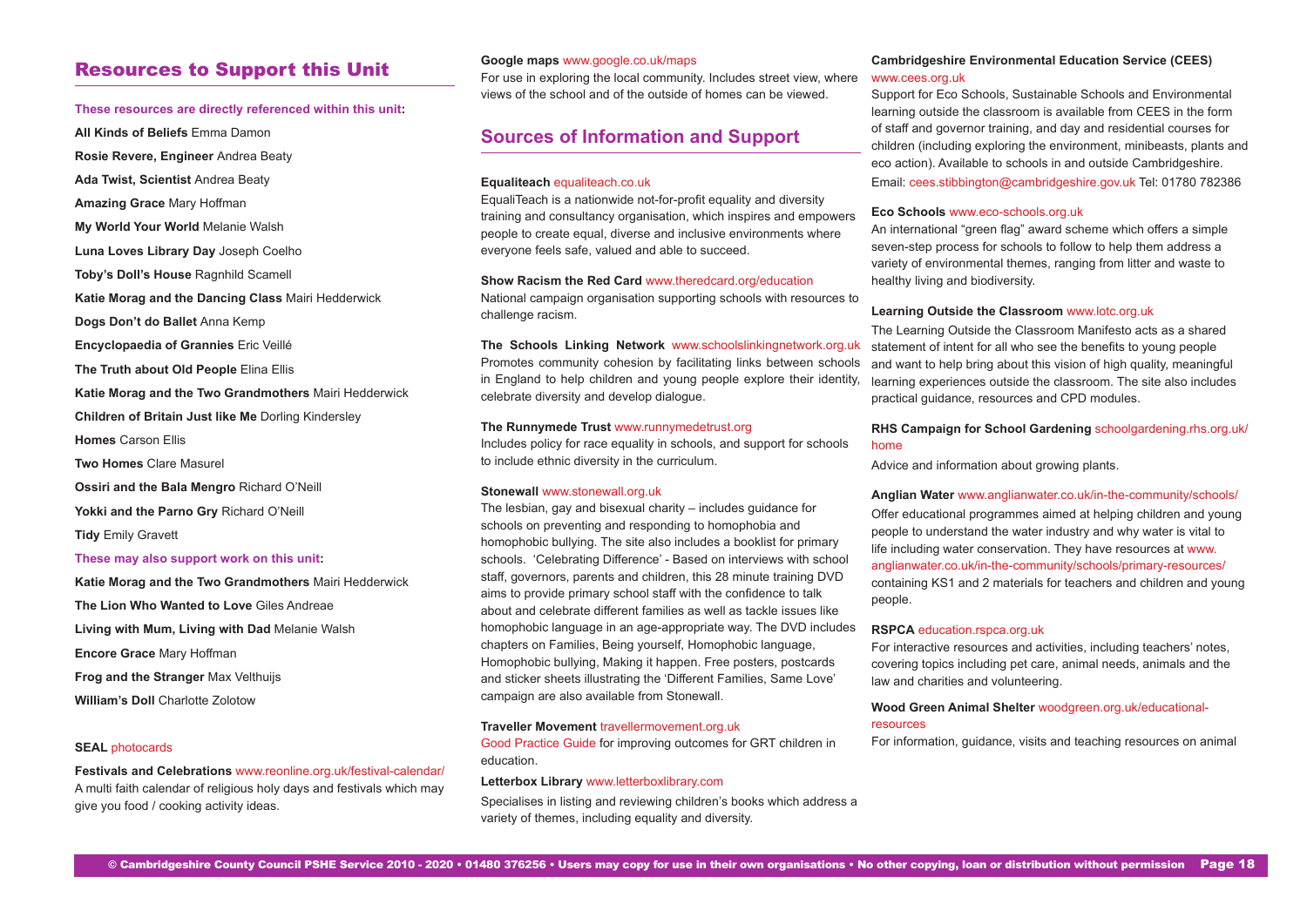welfare and responsible pet ownership.

To book a free 'Woody's Dog Safety Workshops' email [community@](mailto:community%40woodgreen.org.uk?subject=) [woodgreen.org.uk](mailto:community%40woodgreen.org.uk?subject=) This workshop which can be presented live digitally onto your whiteboard and is full of activities to teach children what dogs like and don't like and times when it's best to leave a dog alone.

**Life Education Centres (LEC)** [www.coramlifeeducation.org.uk](http://www.coramlifeeducation.org.uk)

Programmes to support and enhance Drug and Health Education in primary schools. This work is predominantly delivered through a visit from the LEC classroom with trained educators. Cambridgeshire and Peterborough - contact Cambridgeshire PSHE Service - 01480 376256

Links between Unit DC 1/2 and the LEC programmes:

The Year 1 and Year 2 LEC programmes both include time to reflect on the people who help them.